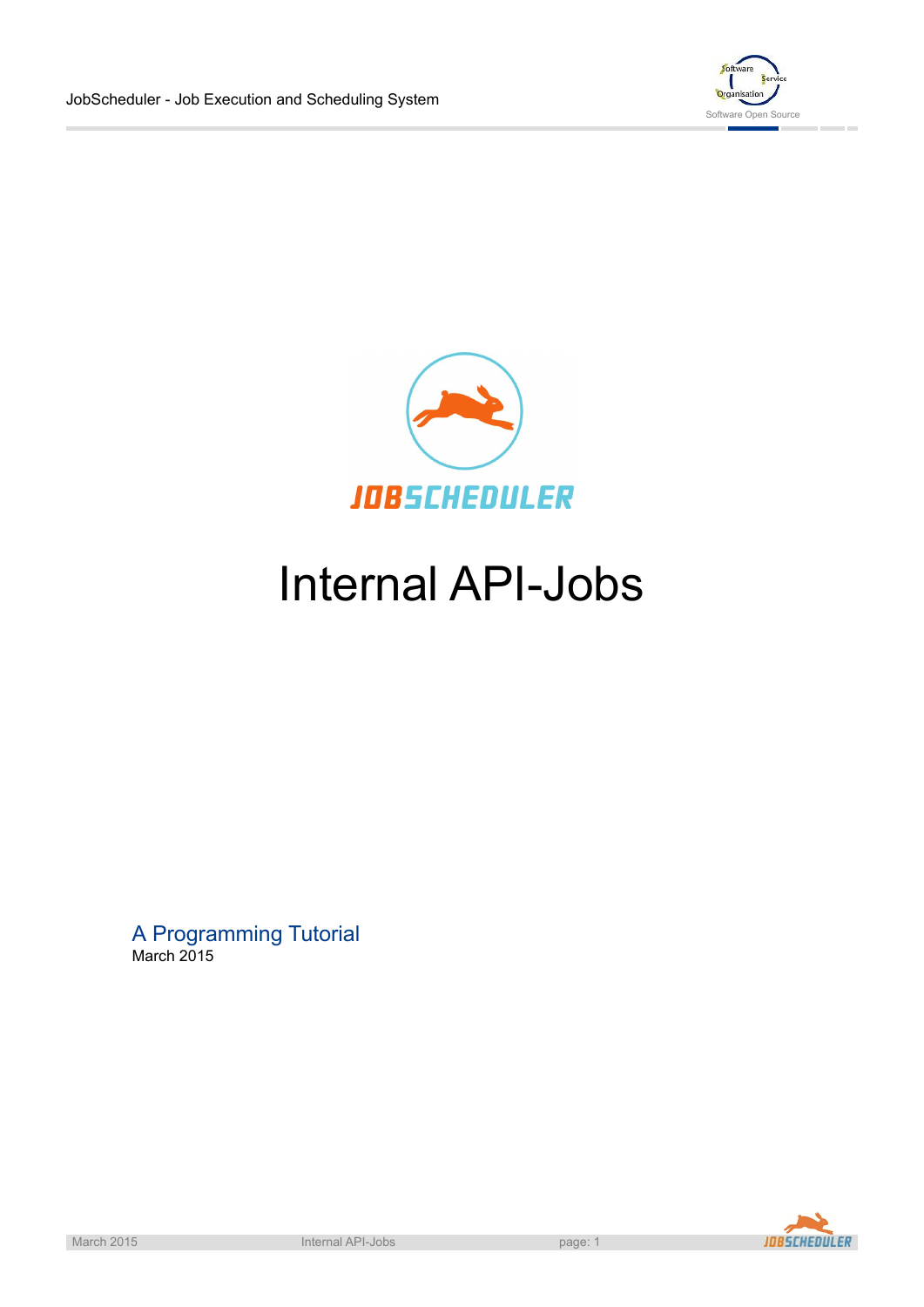

# **Contact Information**

Software- und Organisations-Service GmbH

Giesebrechtstr. 15 D-10629 Berlin Germany

Telephone +49 (0)30 86 47 90-0 Telefax +49 (0)30 8 61 33 35 Mail info@sos-berlin.com Web<http://www.sos-berlin.com>

Last Updated: 03/13/2015 12:15 PM

This documentation is based on JobScheduler Version 1.7.4169.

## **Copyright © 2005-2015 SOS GmbH Berlin.**

All rights reserved. All trademarks or registered trademarks are the property of their respective holders. All information and materials in this book are provided "as is" and without warranty of any kind. All information in this document is subject to change without further notice.

This product includes software developed by the Apache Software Foundation (http://apache.org/)

We would appreciate any feedback you have, or suggestions for changes and improvements; please forward your comments to info@sos-berlin.com.

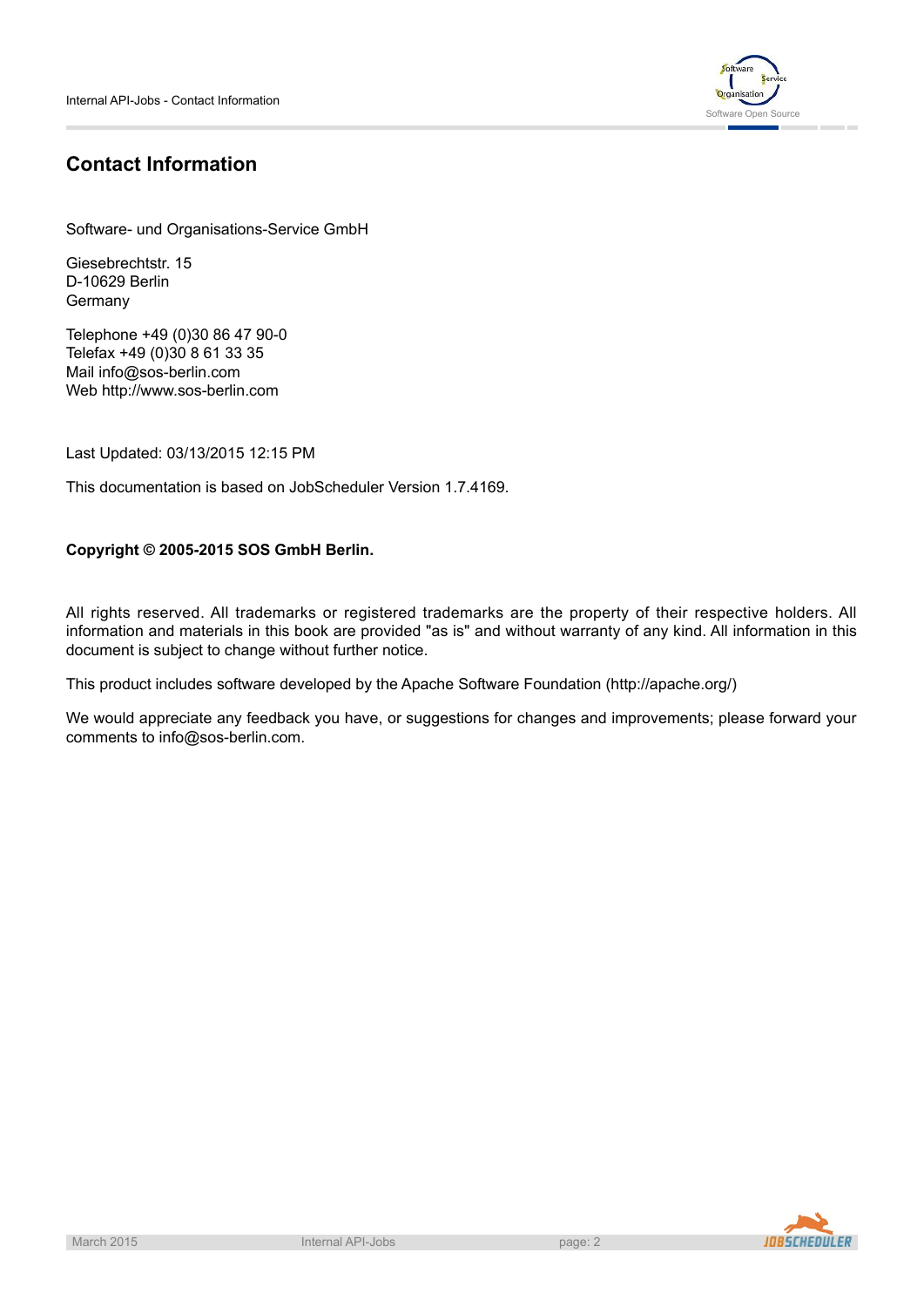

# **Table of Contents**

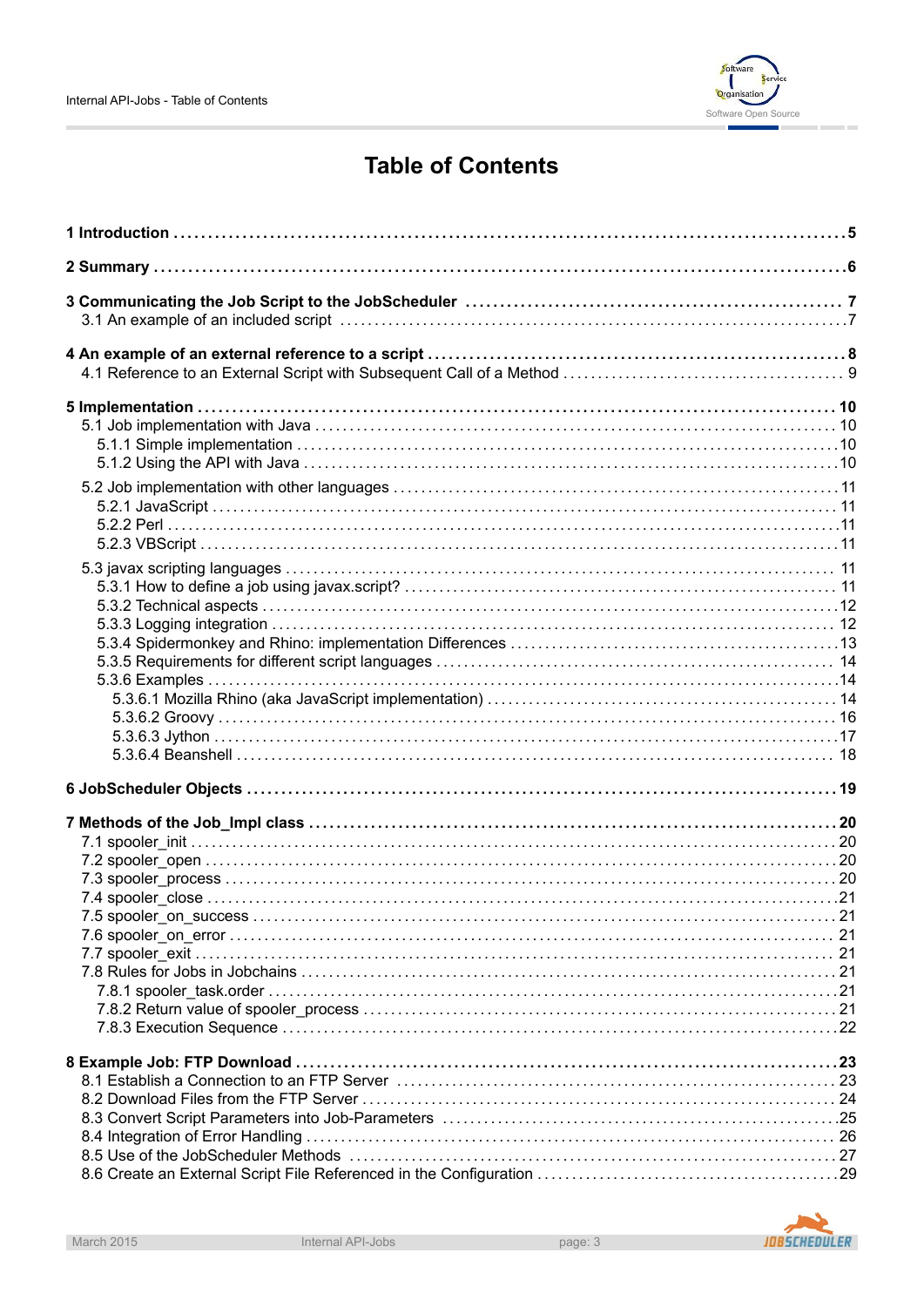

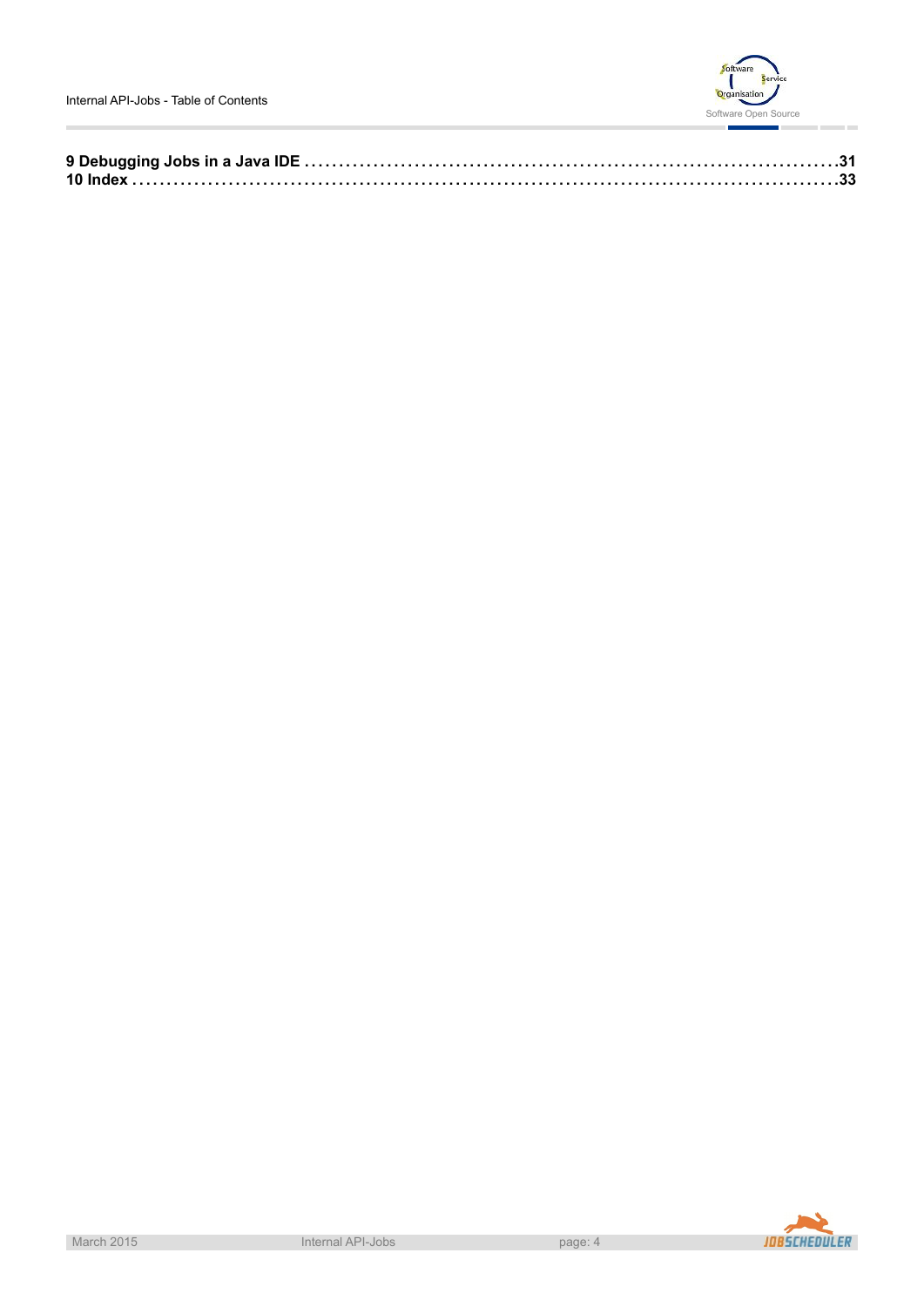

# **1 Introduction**

Why do we talk about the "internal" API? Is there an "external" API as well? The answer is yes. **JobScheduler** has an internal as well as an external API. The external API is used to communicate with the **JobScheduler** from other Applications by using Network functionality like TCP/IP or HTTP. This "external" API is described in the documentation [xml\\_commands.](http://www.sos-berlin.com/doc/en/scheduler.doc/xml_commands.xml)

This tutorial describes the implementation and coding of an internal API job with the **JobScheduler**.

A job is the content of a  $\leq$ job> element in a **JobScheduler**'s configuration file. The element specifies the name, title, program code to execute, time slot and start time for a job. The program code of the job is referred in the chapters below as "script", but if we for example are talking about Java it is not a script, it is compiled byte-code. All configuration files are stored in the /config/live folder or subfolders of the live-folder.

Further information can be found in the following documents:

\* Technical Documentation (Online Documentation) Can be found at either

[Installation directory of the **JobScheduler**]/doc/en/reference/index.html

or via

http://[**JobScheduler**host]:[port]/scheduler\_home/doc/en/reference/index.xml

\* API Documentation. Can be found at either

[Installation directory of the **JobScheduler**]/doc/en/reference/api/api.xml

or via

http://[JobSchedulerhost]:[JobSchedulerTcpPort]/scheduler\_home/doc/en/reference/api/api.xml

The documentation in PDF and HTML format can be found at

[Installation directory of the JobScheduler]/doc/en/scheduler\_api.pdf

and

[Installation directory of the JobScheduler]/doc/en/scheduler\_api/sos\_help.htm

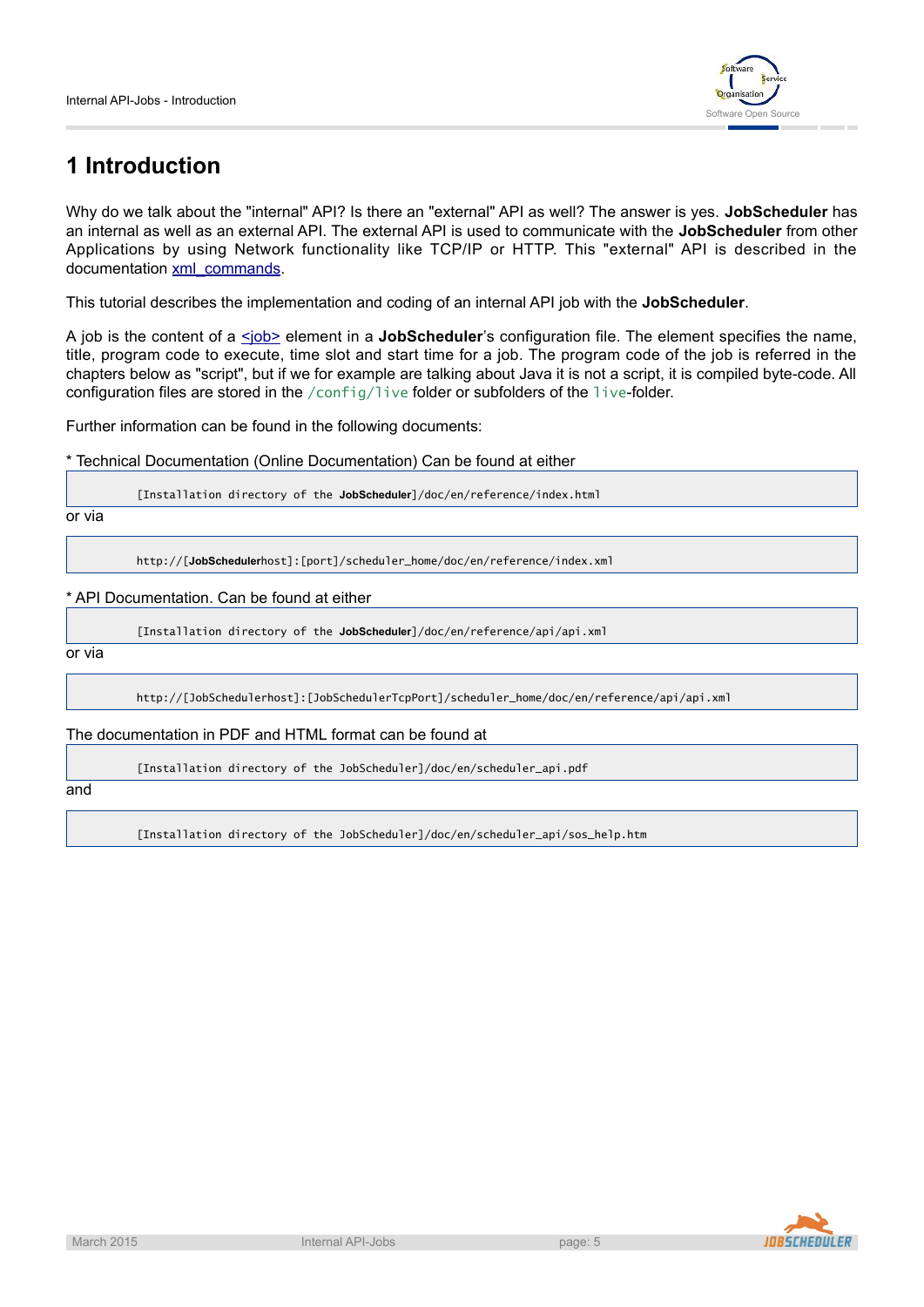

# **2 Summary**

The organization of the program code for a job for the **JobScheduler** is described in Chapter 3.

In Chapters 4-6, the **JobScheduler** object is described, together with its methods. The methods and objects described can be used in any job implementation.

An example job is described from Chapter 7 onwards. This job has the purpose of collecting data from an [FTP](http://en.wikipedia.org/wiki/FTP) server. The language used for this job is [JavaScript](http://en.wikipedia.org/wiki/JavaScript)™ (see JavaScript). Similar jobs could be written in Java, [Perl](http://en.wikipedia.org/wiki/Perl) or [VBScript](http://en.wikipedia.org/wiki/VBScript).



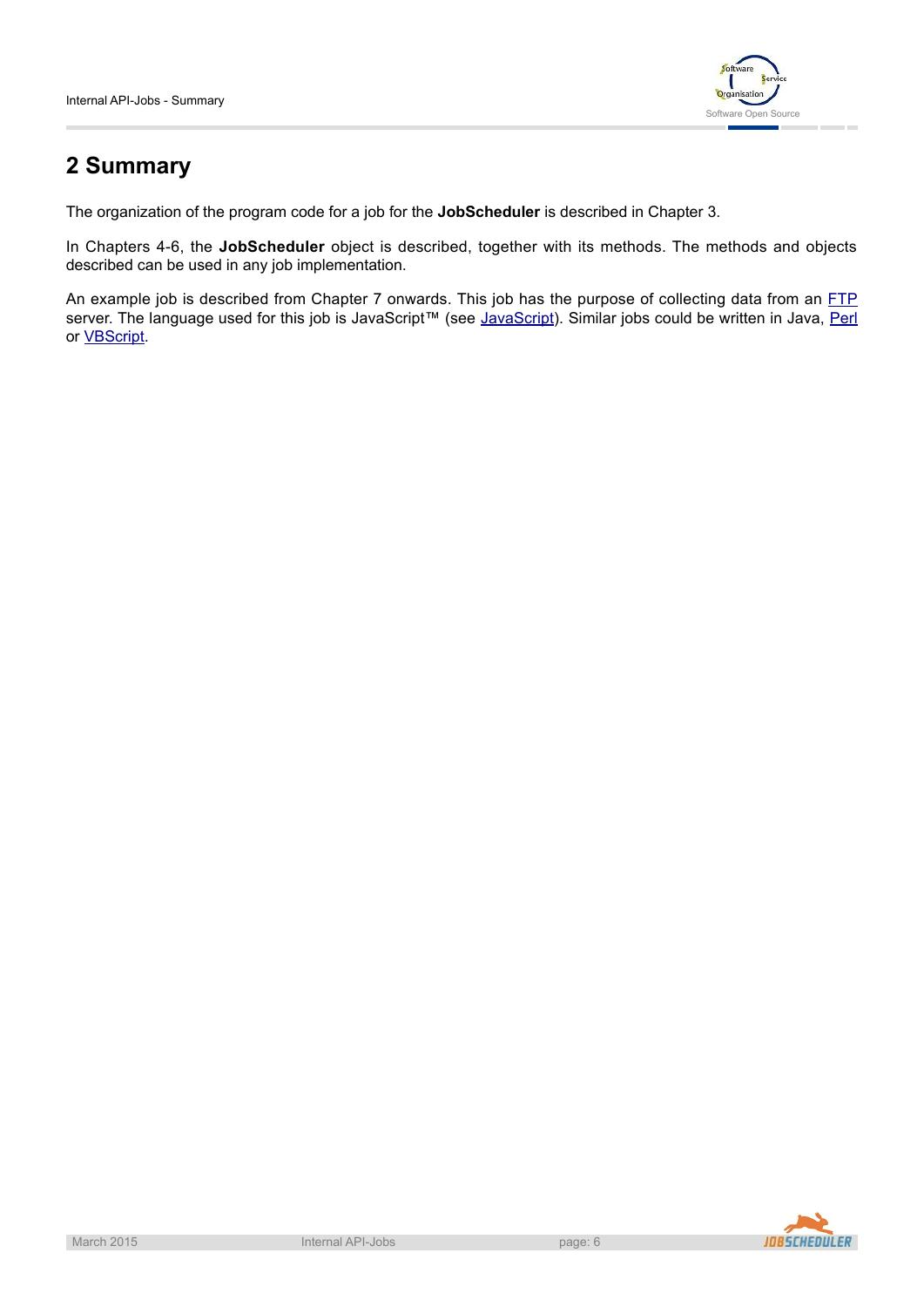

# **3 Communicating the Job Script to the JobScheduler**

There are three possible ways of making the **JobScheduler** aware of a job's program code (sometimes called "the script"):

\* incorporation of the script directly in the job configuration file of the job as a text or a script,

\* including a reference to a file in the job configuration file. The file contains the code which has to be executed during the run of a job (a task).

\* including a reference to the script file in the job configuration file and calling the function of the referenced script in the configuration.

Whilst the first method is the most direct solution and effective with short scripts, with larger scripts, this method tends to make the configuration too complicated or confused.

In the second method it is possible to process a job script without an additional function call when particular **JobScheduler**s method names are used in the referenced script (see Chapter 4).

The configuration file is located in the directory config relative to your installation. The default configuration file is named scheduler.xml.

3.1 An example of an included script

```
<?xml version="1.0" encoding="iso-8859-1"?>
<job >
           <script language="JavaScript">
                      \left| \right| \left| \right| \left| \right| \left| \right| \left| \right| \left| \right| \left| \right| \left| \right| \left| \right| \left| \right| \left| \right| \left| \right| \left| \right| \left| \right| \left| \right| \left| \right| \left| \right| \left| \right| \left| \spooler_log.info ("Hello World!");
                      ]]>
           </script>
</job>
```
**Example: JavaScript: HelloWorld**

This is the explanation for this example.

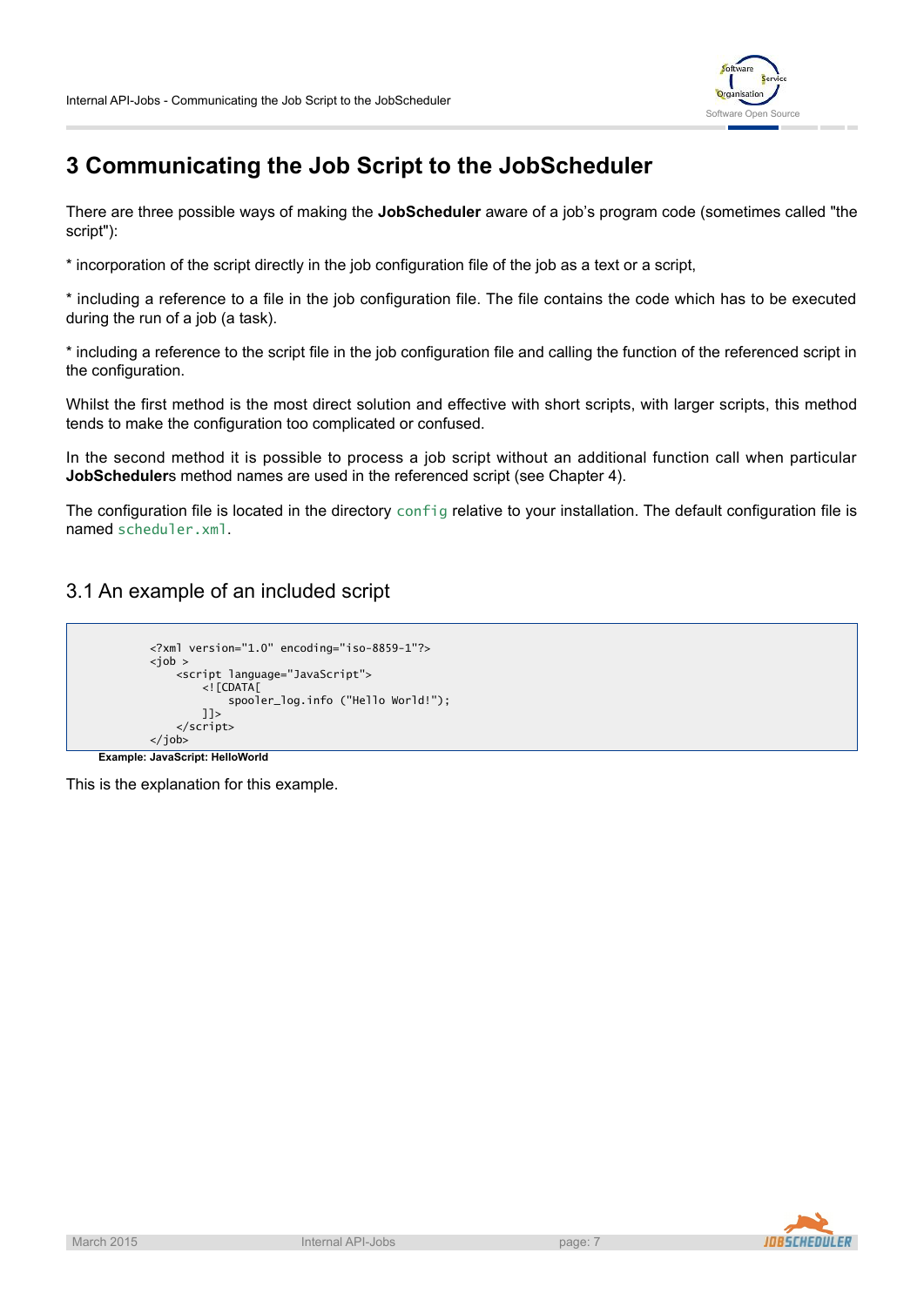

# **4 An example of an external reference to a script**

```
<?xml version="1.0" encoding="iso-8859-1"?>

    <script language = "JavaScript">
        <include file = "jobs/hello_world.js"/>
   </script>
</job>
```
**Example: including hello\_world.js with 'file' attribute**

The "real" location of the file is relative to the **JobScheduler** working directory (\$SCHEDULER\_DATA). \$SCHEDULER\_DATA is that folder which contains the subfolders config, logs, etc.. The path to the script file can be relative or absolute.

```
<?xml version="1.0" encoding="iso-8859-1"?>
job <i>z</i><script language = "JavaScript">
        <include live_file = "hello_world.js"/>
    </script>
</job>
```
**Example: including hello\_world.js with 'live\_file' attribute**

The "real" location of the file is relative to the Job. Absolute paths starts at the ./config/live folder. We assume that the job is stored in ./config/live/example/hello\_world.job.xml then ...

• the job expects the script file in the same folder  $(./config/live/example)$  when using

<include live\_file="hello\_world.js"/>

• the job expects the script file in ./config/live/example/scripts when using

<include live\_file="scripts/hello\_world.js"/>

the job expects the script file in ./config/live/scripts when using

<include live\_file="/scripts/hello\_world.js"/> or <include live\_file="../scripts/hello\_world.js"/>

Alternatively the Java version:

```
<?xml version="1.0" encoding="iso-8859-1"?>

  <script language = "Java"
           java_class = "scheduler.job.HelloWorld"/>
</job>
```
**Example: including scheduler.job.HelloWorld**

It is important to know that no source code is included for Java programs. The program code must be compiled and placed into a .jar-file. The location of this .jar-file has to be defined in the class-path.

Functions can be implemented in external code snippets, in order to save their being written repeatedly (see Chapter 4). For example, "hello\_world.js" contains:

```
function spooler_process() {
       spooler_log.info("Hello World!");
        return false;
   }
Example: Using functions
```
In the same way, the Java class "HelloWorld.java" can be implemented as shown below:

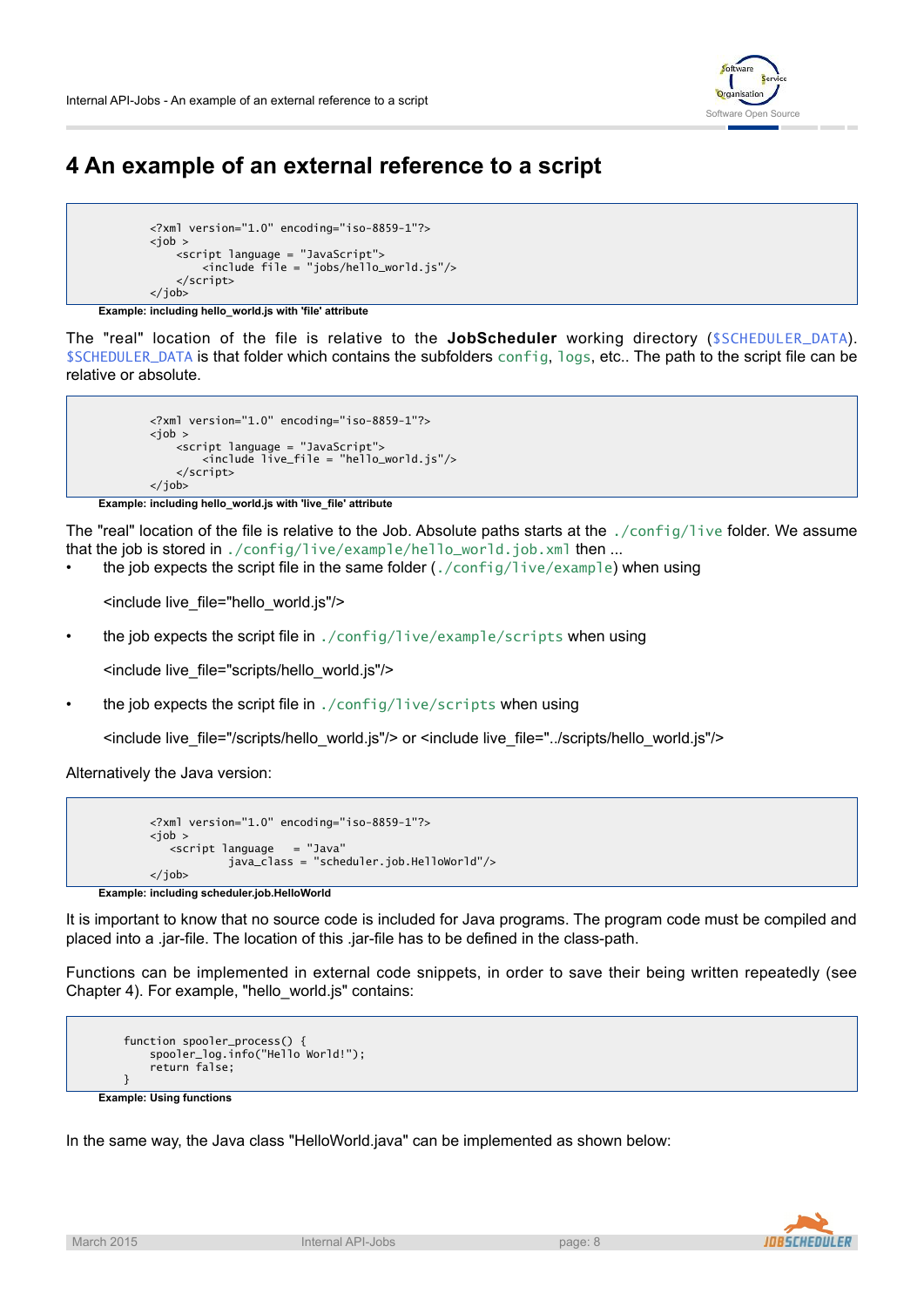

package com.sos.api-examples; import sos.scheduler.job.JobSchedulerJobAdapter; import com.sos.JSHelper.Exceptions.JobSchedulerException; import sos.spooler.Spooler; public class HelloWorld extends JobSchedulerJobAdapter throws Exception { public boolean spooler\_process() throws Exception { try { super.spooler\_process(); spooler\_log.info("Hello, World!");  $\mathbf{r}$ catch (Exception e) { spooler\_log.error(e.getMessage()); throw new JobSchedulerException(e.getMessage()); } finally { } // finally return signalSuccess(); } // public boolean spooler\_process() } // public class HelloWorld **Example: source code of HelloWorld.java**

4.1 Reference to an External Script with Subsequent Call of a Method

```
<?xml version="1.0" encoding="iso-8859-1"?>
<job >
    <script language = "JavaScript">
        <include file = "jobs/log.js"/>
        <![CDATA[
          log_info("Hello, World!");
        ]]>
    </script>
</job>
```
**Example: reuse code snippets**

The file jobs/log.js contains, for example:



**Example: log\_info function**

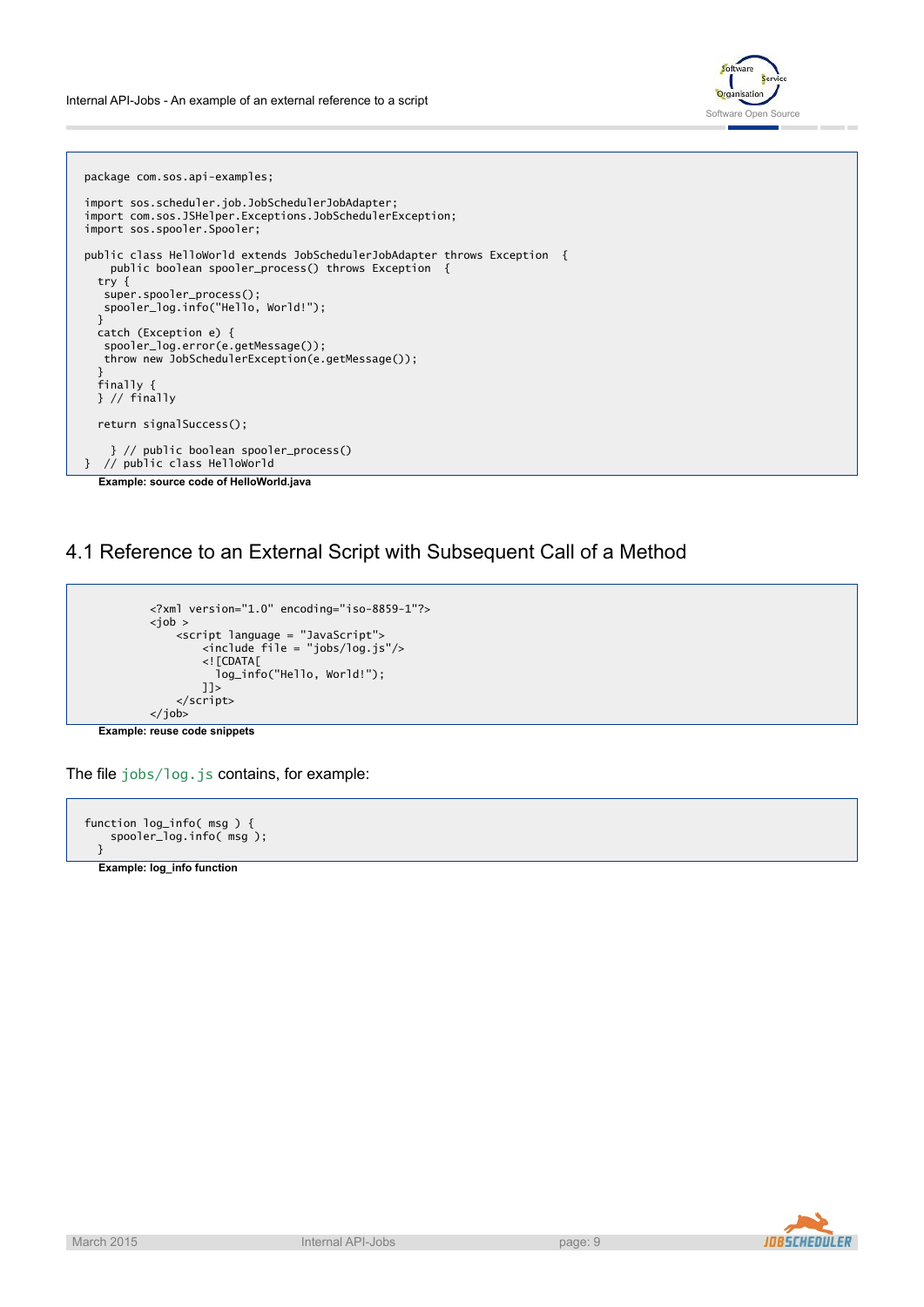

# **5 Implementation**

# 5.1 Job implementation with Java

You are free to implement any job with Java. The **JobScheduler** does not restrict the use of jobs to implementations that use the Java API interface. You can use the API interface to make use of the objects and methods that the **JobScheduler** exposes, for example, for logging or mail processing.

## 5.1.1 Simple implementation

To make the job available to the **JobScheduler** follow these steps:

Um einen Java-API Job zu implementieren gehen Sie am einfachsten wie folgt vor:

Create the Java class file and add it to a Java archive. Put this archive to a folder which are named in the Java class path.

Modify the configuration file factory ini that is located in the directory config of the installation: add the path to the Java archive to the entry class path in the section [java]. Use a semicolon ";" as separator for archive paths on a Microsoft Windows™ platform, use a colon ":" as separator for paths on Unix platform. For more information on this file see [factory\\_ini.](http://www.sos-berlin.com/doc/en/scheduler.doc/factory_ini.xml)

#### An example:

[java] class\_path = /mypath/sample.jar;/scheduler/lib/sos.connection.jar

Add the job definition as a file named "HelloWorld.job.xml" to the live-folder of the **JobScheduler** installation. You should use **JOE** to create and save this job.

A simple Java job definition for the class com.example.job.HelloWorld that is contained in the archive /mypath/sample.jar might look like this:

```
<job >
   <script language = "Java"
            java_class = "com.example.job.HelloWorld"/>
</job>
```
If you want the job to be started automatically then add a  $\leq$ run\_time element to the job configuration.

For more information of the job configuration see the documentation that is located in the directory docs.

## 5.1.2 Using the API with Java

A job in Java inherits from the abstract sos.spooler.Job\_impl super class. This class is contained in the archive sos.spooler.jar located in a directory named lib of the **JobScheduler** installation. One have to include this jar-file in the classpath of the Java IDE project and have to import the sos.spooler.Job\_impl.

For further informations of the deployment of the job follow the steps in the preceding chapter.

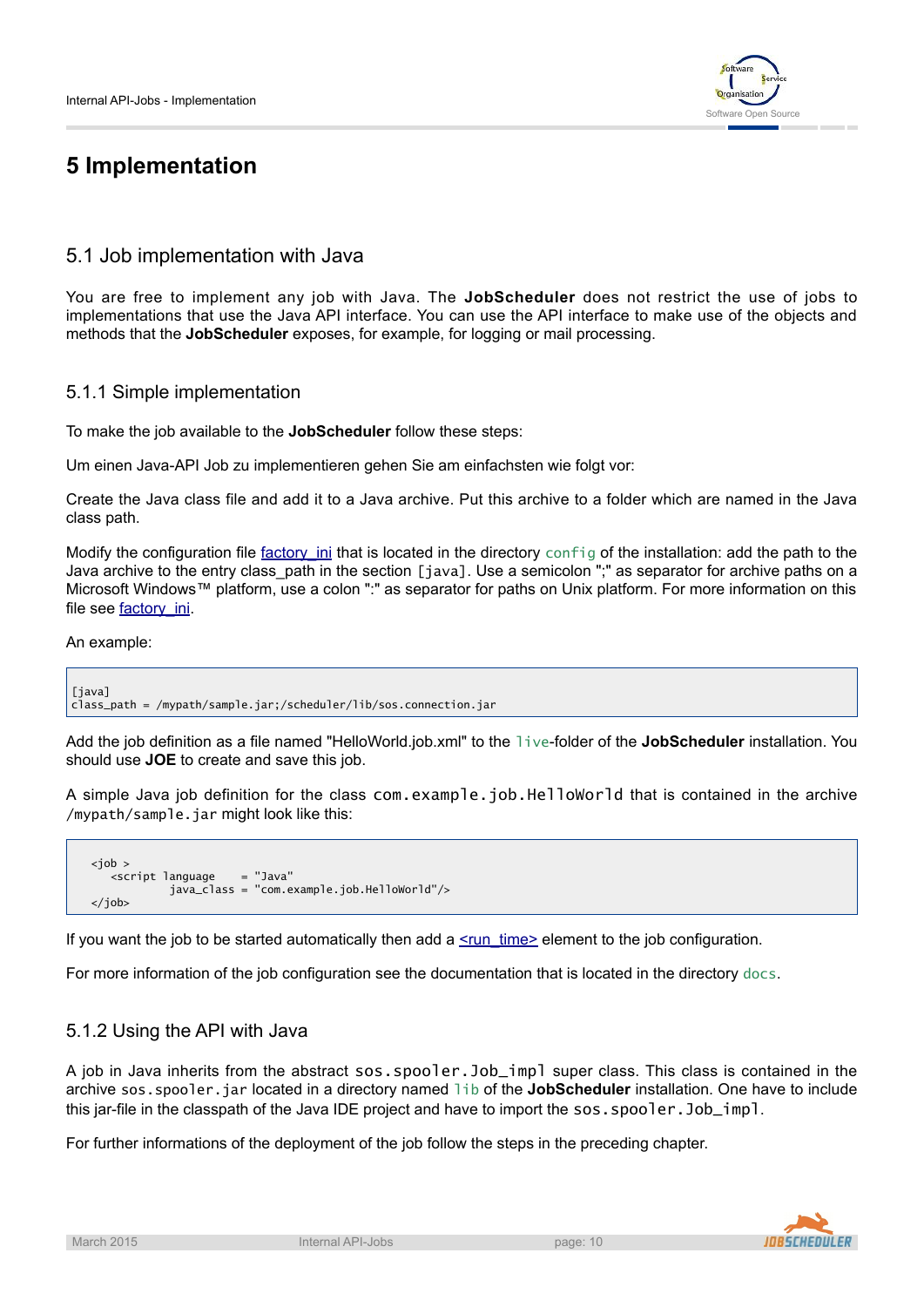

You can implement the abstract methods of the super class that are explained in more detail in the following chapters. These methods (spooler\_init, spooler\_process, etc.) give the **JobScheduler** more control on the behaviour of your job.

You can use all the objects and methods exposed by the **JobScheduler** API. A detailed documentation is included in your installation directory docs in the format XML, PDF and HTML. A reference is the [API documentation.](http://www.sos-berlin.com/doc/en/scheduler.doc/api/api.xml)

## 5.2 Job implementation with other languages

The script languages VBScript™, Perl and JavaScript™ can be used to implement an API job.

## 5.2.1 JavaScript

JavaScript is available for all platforms which are supported by **JobScheduler**. The **JobScheduler** has implemented the JavaScript implementation [spidermonkey.](https://developer.mozilla.org/en/SpiderMonkey)

## 5.2.2 Perl

Perl is available for Unix/Linux platforms and for the Microsoft Windows™ platform that use the ActivePerl™, a perl port, of [ActiveState](http://www.activestate.com).

## 5.2.3 VBScript

VBScript is available for Microsoft Windows™ only.

## 5.3 javax scripting languages

With the package javax.script the Java™ installation provides [JSR 223: Scripting for the Java Platform](http://www.jcp.org/en/jsr/detail?id=223) API classes. Beside the Java™ build-in implementation for JavaScript([Rhino-Engine](http://www.mozilla.org/rhino)) this Scripting Framework supports a lot of third-party Script-Engines, such as groovy or jython (please refer to <https://scripting.dev.java.net/> for details).

**JobScheduler** has an interface to support this framework. Thus it is able to run scripts of a lot of different scripting languages, but the main target of this feature is to replace the JavaScript implementation of spidermonkey in medium-term (see Differences of the JavaScript implementation for details).

## 5.3.1 How to define a job using javax.script?

It is simple to define a job using a script language supported by the javax.script package.

You have to do only few steps:

- 1. Download the jar file(s) for your desired scripting language.
- 2. Put the libraries (jar-files) of your preferred script language in your classpath.

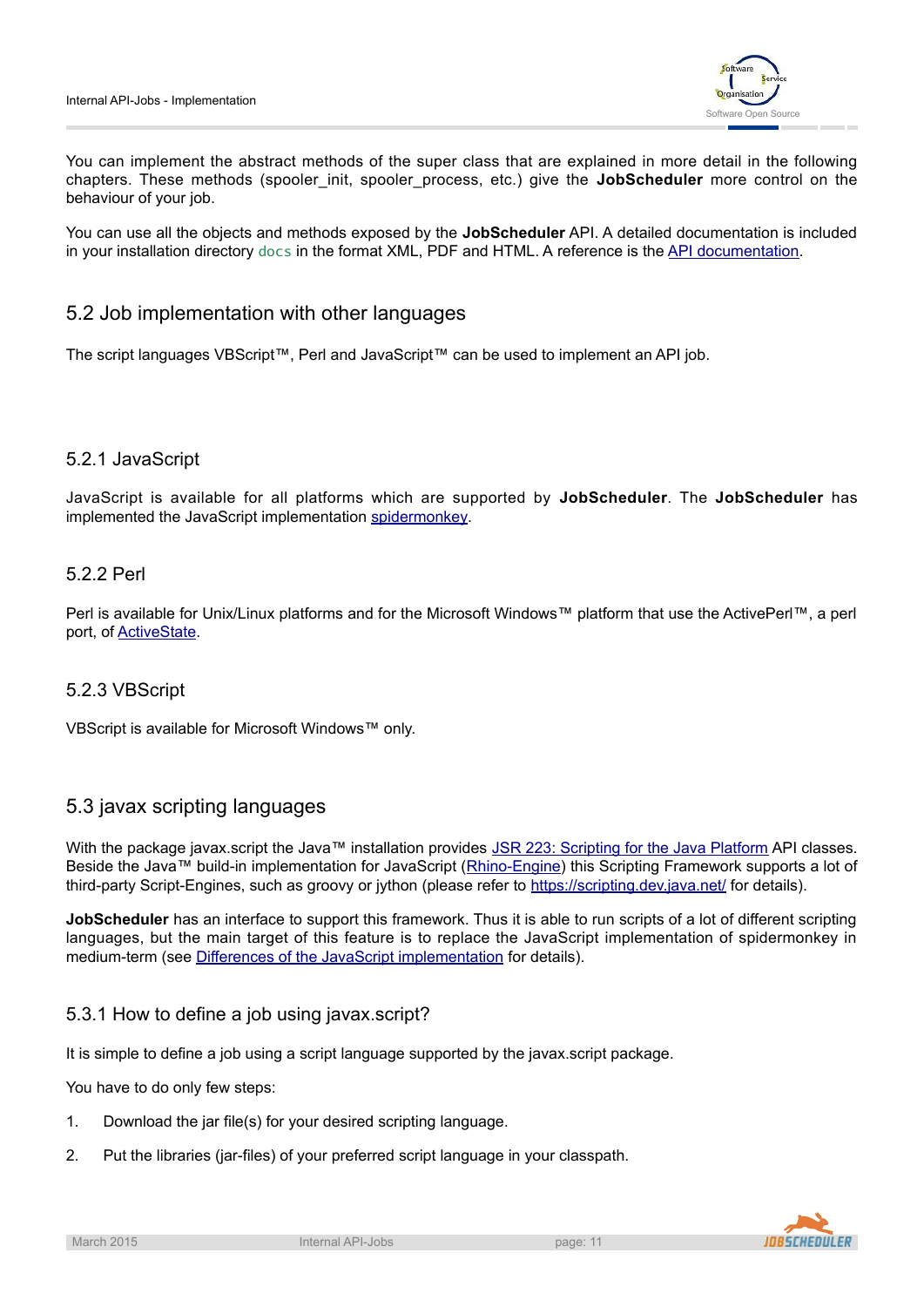

It is not necessary if you use rhino (javascript), because it is build-in in (Oracle/Sun) java. Please refer to [Requirements for different script languages](#page-13-0) for other languages below in this document.

3. Write an internal API-job using the script language.

The essential declaration to tell **JobScheduler** to use the java-based script execution is the language attribute of the job element. You have to specify the script language you want to use in the form javax.script:< [languageid>, where <languageid> is the key of the script language \(see](#page-13-0) Requirements for different script languages).

Here is an example for the declaration of a JavaScript job:

<job>

```
…
 <script language="javax.script:javascript">
   Print("hello world");
  </script>
</job>
```
#### 5.3.2 Technical aspects

To create a script for the javax.script interface you have to use an API identical to the API for Java™ jobs. That is an important aspect, because you can not write code like

```
spooler_task.error = "this is an error"
```
in your script anymore. You have to use the Java™ syntax instead:

```
spooler_task.set_error("this is an error");
```
It is recommended that you not use *spooler* log anymore, because it is possible that this object is not supported in future versions of **JobScheduler**. Use *logger* instead (see Logging integration for details).

The Java™ side of the implementation of *javax.script* for the **JobScheduler** is part of the project *com.sos.scheduler.egine.kernel*.

Please refer to package *com.sos.scheduler.engine.kernel.scripting* for details.

## 5.3.3 Logging integration

The Java™ plugin for running script-jobs produce some log messages for analyzing purposes. Thus we use for logging, it is possible to configure it via a properties file.

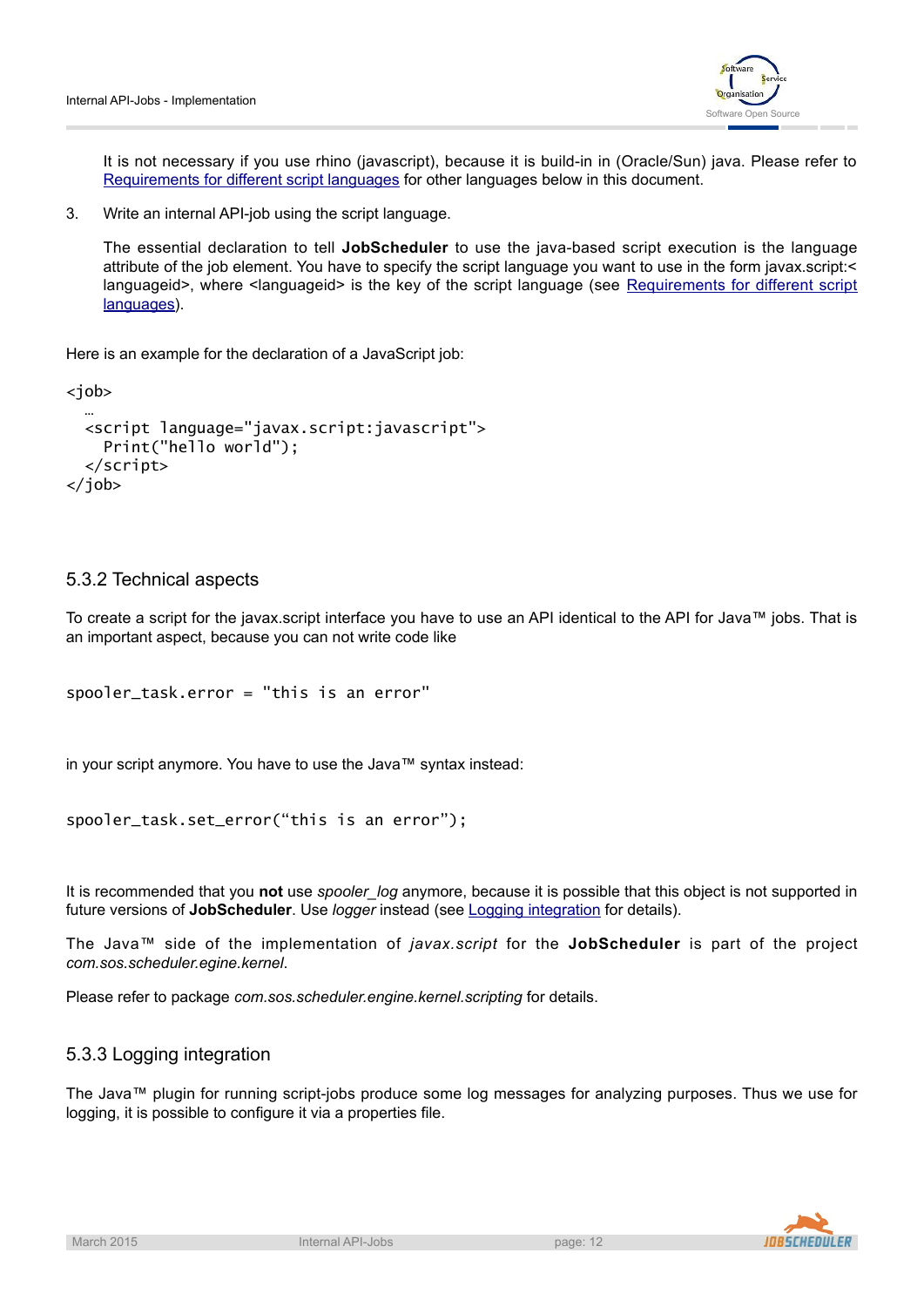

The messages of the script itself will be forwarded to this logger instance, too. To point up this fact we provide a special object named logger to each script. It is an instance of *org.apache..Logger*, that means that you can configure your log with all capabilities of appenders.

It is still possible to use the object spooler\_log (the internal logging service of JS), but it is **not recommended**.

The assumption for using a properties file for the job scheduler is that it is placed in the classpath of the JVM.

You can configure the classpath in the scheduler configuration file *factory.ini*, e.g.

```
[java]
class\_path = C:\Programme\scheduler\lib\*.*
```
*You have to put the .properties file in the folder C:\Programme\scheduler\lib.*

If you want to redirect the log messages into the task log of the running job you have to use the special appender *com.sos.JSHelper.Logging.JobSchedulerAppender* build for **JobScheduler**. The following sample will show a configuration for this purpose:

# assign the appender for the scripting-api # please notice: if appender scheduler is used the log-entries of the class # will be placed in the task-log of the scheduler job <log4j/>.logger.com.sos.scheduler.engine.kernel.scripting=debug, scheduler

```
<log4j/>.appender.scheduler=com.sos.JSHelper.Logging.JobScheduler<log4j/>Appender
<log4j/>.appender.scheduler.layout=org.apache.<log4j/>.PatternLayout
<log4j/>.appender.scheduler.layout.ConversionPattern=%5p [%t] (%F:%L) - %m%n
```
#### 5.3.4 Spidermonkey and Rhino: implementation Differences

The implementation of spidermonkey is a special implementation for the **JobScheduler**. This solution is inflexible and not up to Date, therefore it is marked as deprecated and will not supported anymore.

The table below gives you an overview of the differences of the Rhino implementation of javascript towards to the spidermonkey implementation:

|                                      | <b>Rhino</b>                                                                      | Spidermonkey                                                      |
|--------------------------------------|-----------------------------------------------------------------------------------|-------------------------------------------------------------------|
| used Scheduler API                   | Java                                                                              | Javascript                                                        |
| <b>Property assignment</b>           | Via setter & getter:<br>object.setProperty("val")<br>$val = object.getProperty()$ | Direct:<br>$object$ . property = val<br>$val = object.properties$ |
| <b>Reserved words</b><br>(see below) | Not possible                                                                      | Possible                                                          |
| Available objects (direct)           | logger<br>spooler<br>spooler job<br>spooler task                                  | spooler log<br>spooler<br>spooler job<br>spooler task             |

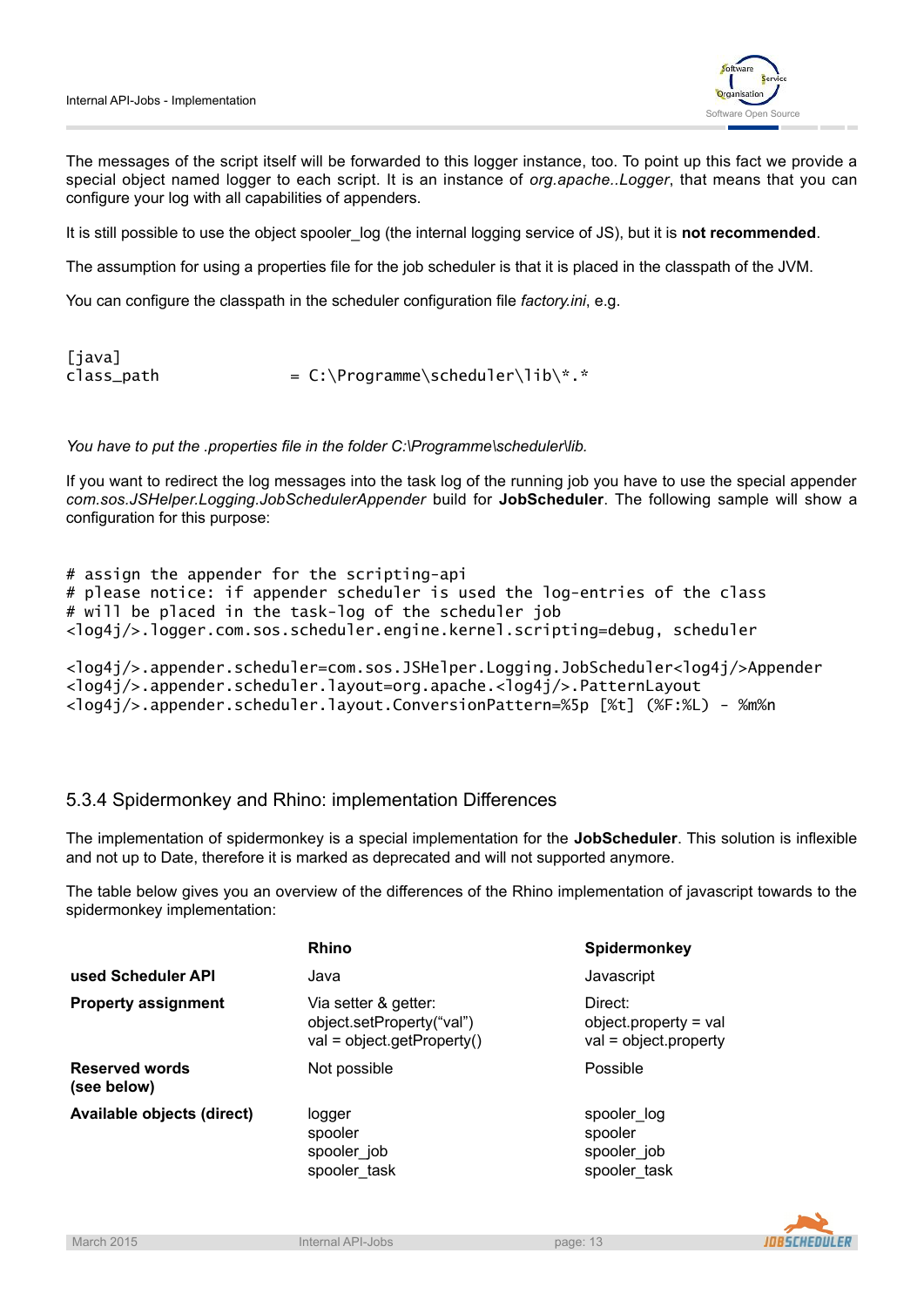

#### **Rhino** Spidermonkey

**Logging service** Scheduler internal

The Rhino implementation of JavaScript does not allow the usage of any reserved word in the script context. For instance the word "delete" is reserved and could not use in a code like this:

```
var file = new java.io.File(files[i]);
file.delete();
```
Please use the following syntax:

```
var file = Packages.java.io.File(files[i]);
file["delete"](); // because delete is reserved in javascript
```
#### 5.3.5 Requirements for different script languages

With exception of javascript every script language needs two libraries. In general they must be available in the classpath you have specified for the **JobScheduler**. In a standard installation it is the lib folder of the scheduler home directory and it is recommended that you put the libraries you need into them.

The first library you need contains the engine and factory implementation for the language and is available in the [JS223-engines](https://scripting.dev.java.net/servlets/ProjectDocumentList). The package currently provides engines for 24 different scripting languages.

The second one is the implementation of the script language itself. Please follow the link under "Necessary Libraries" for your preferred script language. If you would like to use a script language that is not described below the [java.net](https://scripting.dev.java.net/) homepage is a good choice for inspecting the requirements for them.

#### 5.3.6 Examples

#### 5.3.6.1 Mozilla Rhino (aka JavaScript implementation)

Language identification: javax.script:rhino Necessary libraries: (none – provided with the sun jre) Homepage: <http://www.mozilla.org/rhino/>

```
<job title="Example Rhino API job (javascript)"
    order="no">
     <params>
            <param name="param1" value="value of param1" />
     </params>
    <script language="javax.script:rhino">
        \lt!! [CDATA [
        var cnt;
        function spooler_init() {
            cnt = 0:
           logger.info( "spooler_init called" );
           return true;
        }
```
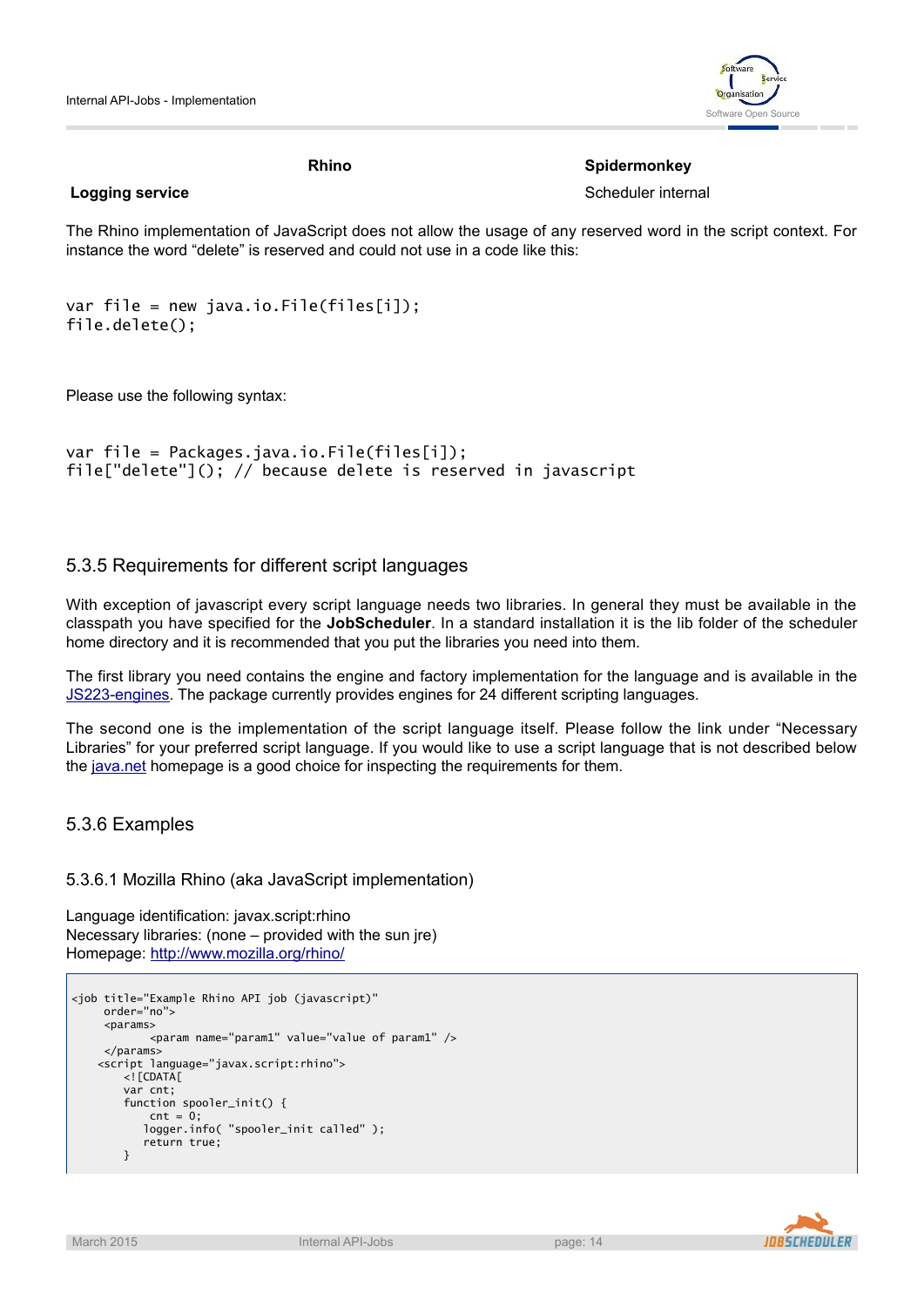

```
function spooler_open() {
           logger.info( "spooler_open called" );
           return true;
        }
        function spooler_close() {
           logger.info( "spooler_close called" );
           return true;
        }
        function spooler_process() {
           if (cnt < 5) {
              logger.info( "spooler_process called (" + ++cnt + ") times." );
              var params = getParameter();
              if (params != null) {
                var names = params.names().split(";");
                for (var i in names) {
                    logger.info ("Parameter " + names[i] + " = " + params.value(names[i]));
                }
                // create an additional parameter
                spooler_task.params().set_var ("p" + cnt.toString(), "Value of parameter " + cnt.toString());
              }
              logger.info("-----------------------------------------------");
              return true; // continue run, continue with next call to process
          }
      return (spooler_task.order() != null); // end run, continue process with exit and close
       }
        function spooler_on_success() {
           logger.info("spooler_on_success called");
           return true;
        }
        function spooler_exit() {
           logger.info("spooler_exit called");
           return false;
       }
        function spooler_on_error() {
            logger.error("error during job-run: " + spooler_task.error);
            return true;
       }
       function getParameter () {
      var params = spooler.create_variable_set();
      var taskParams = spooler_task.params();
      if (taskParams != null) {
        params.merge(taskParams);
      }
      var order = spooler_task.order();
      if (order != null) \left\{ \right. // to avoid TypeError: "order has no properties in line 31, column 1,"
        params.merge(order.params());
      }
            return params;
        }
       j]>
    </script>
<run_time/>
</job>
```


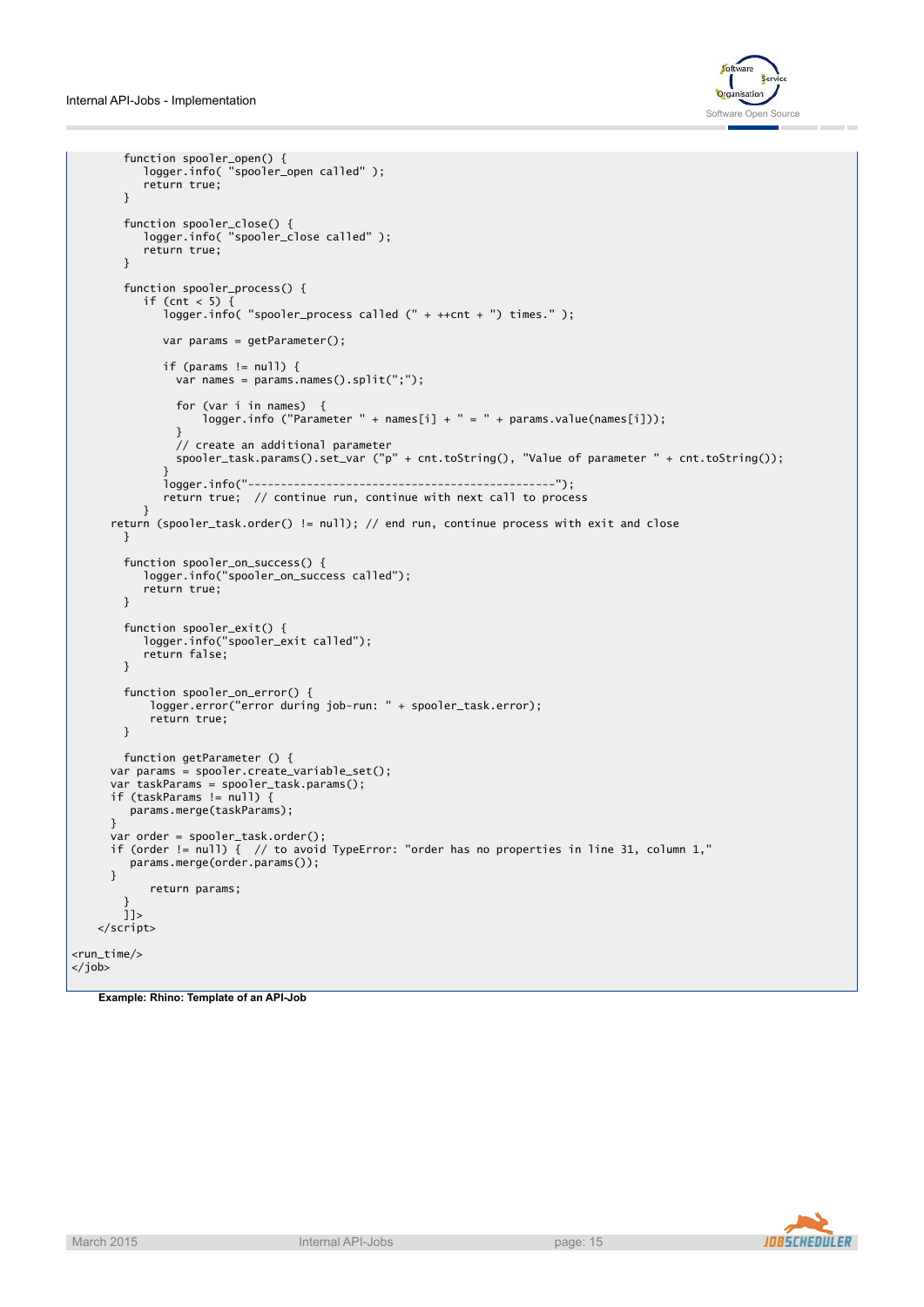

```
<monitor name="parseResult" ordering="1">
<script language="javax.script:javascript">
// a monitor prevent executing process multiple times (until return = false). bug or feature?
// if spooler_process_before/after defined this bug is not seen.
   // http://www.sos-berlin.com/doc/en/scheduler.doc/api/Monitor_impl-javascript.xml#method__spooler_task_after
       function spooler_task_after(){
      logger.info("spooler_task_after called");
           var exitCode = spooler_task.exit_code;
           var order = spooler_task.order;
            var result = true;
// var result = false;
           return result;
       }
        // http://www.sos-berlin.com/doc/en/scheduler.doc/api/Monitor_impl-javascript.xml#method__spooler_task_before
        function spooler_task_before(){
           logger.info("spooler_task_before called");
            var result = false; // end processing
            var result = true; // continue processing
           return result;
       }
        // http://www.sos-berlin.com/doc/en/scheduler.doc/api/Monitor_impl-javascript.xml#method__spooler_process_after
        function spooler_process_after(){
            logger.info("spooler_process_after called");
           var exitCode = spooler_task.exit_code;
           var order = spooler_task.order;
            var result = true;
// var result = false;
           return result;
       }
       //
http://www.sos-berlin.com/doc/en/scheduler.doc/api/Monitor_impl-javascript.xml#method__spooler_process_before
       function spooler_process_before(){
      logger.info("spooler_process_before called");
            var result = false; // end processing
            var result = true; // continue processing
           return result;
       }
</script>
</monitor>
```
**Example: Rhino: Template of an API-Job**

#### 5.3.6.2 Groovy

Language identification: javax.script:groovy Necessary libraries: groovy-all-1.8.4.jar, groovy-engine.jar Homepage: <http://groovy.codehaus.org/> See also: **[JSR 223 Scripting with Groovy](http://groovy.codehaus.org/JSR+223+Scripting+with+Groovy)** 

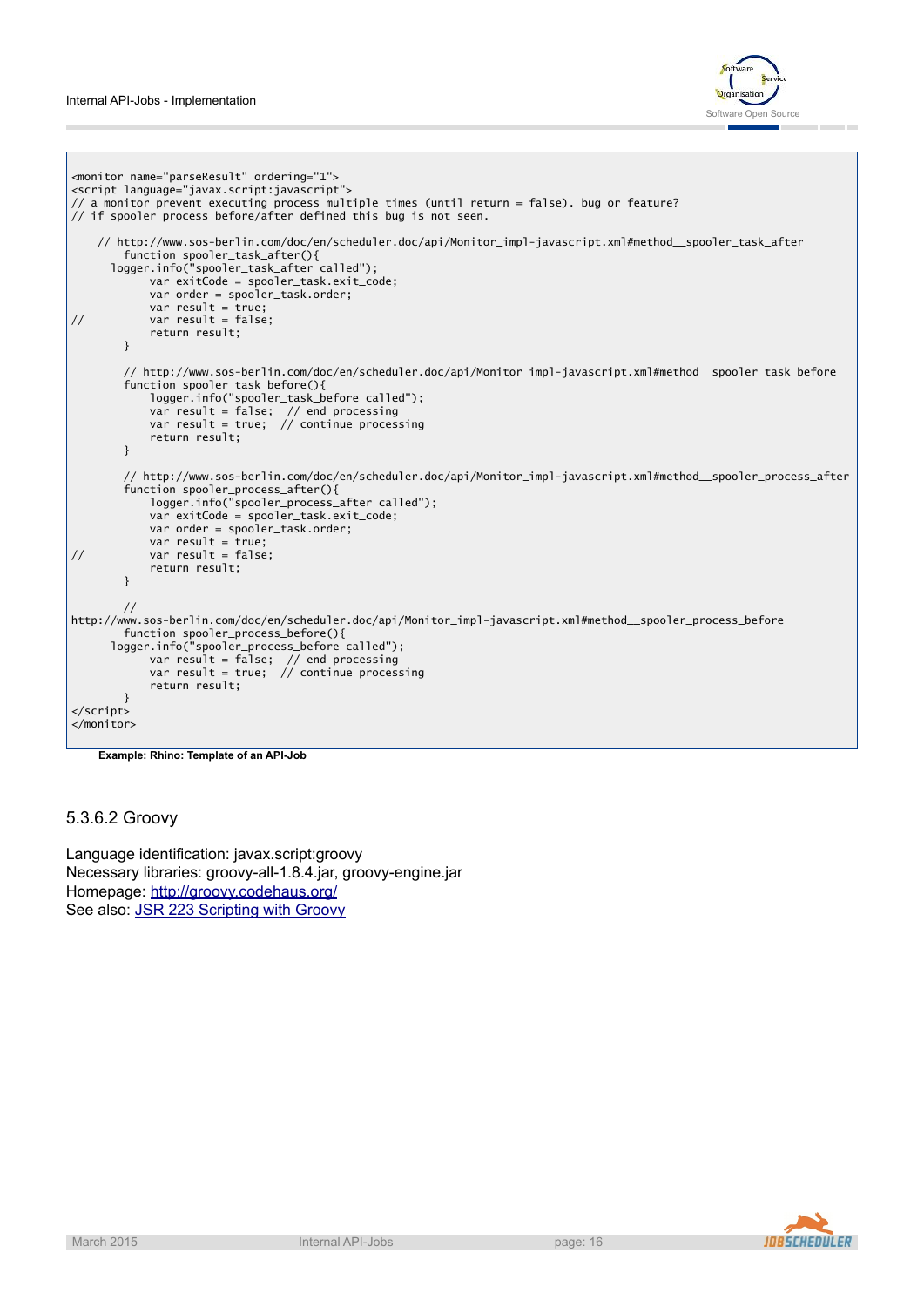Internal API-Jobs - Implementation



```
<?xml version="1.0" encoding="ISO-8859-1"?>
<job title="Testjob groovy" order="no">
    <script language="javax.script:groovy">
public cnt;
public boolean spooler_init() {
  cnt = 0;logger.info("START of Test ------------------------------------------------");
  logger.info("spooler_init is called by " + spooler_job.name() );
  return true;
}
public boolean spooler_process() {
  if (cnt < 5) {
    cnt++;
    logger.info("spooler_process: iteration no " + cnt);
    return true;
 }
  return false;
}
public boolean spooler_exit() {<br>logger.info("END of Test -----
                                 logger.info("END of Test --------------------------------------------------");
  return true;
}
    </script>
    <run_time/>
</job>
```
**Example: Groovy API-Job**

5.3.6.3 Jython

Language identification: javax.script:jython Necessary libraries: jython.jar , jython-engine.jar Homepage: <http://www.jython.org/>

*Our test refers to Jython 2.2.1. The jar file you need is provided with the installer jython\_installer-2.2.1.jar.*

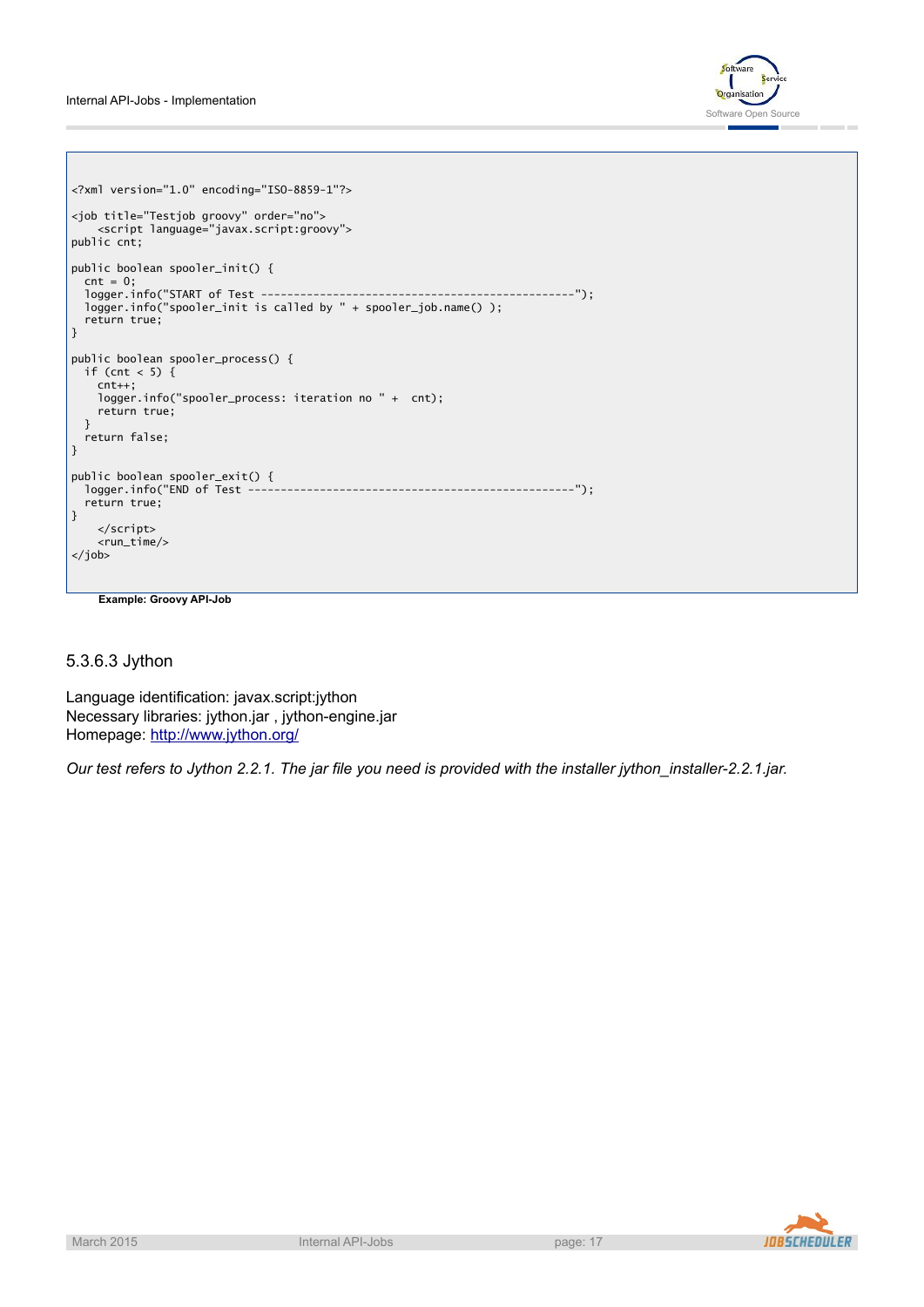

```
<?xml version="1.0" encoding="ISO-8859-1"?>
<job title="Testjob jython" order="no">
   <script language="javax.script:jython">
global cnt
def spooler_init():
  global cnt
  \text{cnt} = 0logger.info('START of Test ------------------------------------------------');
  logger.debug('spooler_init is called by ' + spooler_job.name() )
  return True;
def spooler_process():
  global cnt
  if cnt < 5:
    cnt = cnt + 1logger.info('spooler_process: iteration no ' + str(cnt) )
    return True;
  return False;
def spooler_exit():
  logger.info('END of Test --------------------------------------------------');
  return True;
   </script>
    <run_time/>
</job>
```
**Example: Jython API-Job**

#### 5.3.6.4 Beanshell

Language identification: javax.script:bean Necessary libraries: bsh-2.0b5.jar, bsh-engine.jar Homepage: <http://www.beanshell.org/>

```
<job title="Testjob beanshell" order="no">
    <script language="javax.script:bsh">
 for (int i=0; i<5; i++)
 print(i);
    </script>
    \frac{1}{\sqrt{2}}</job>
```
**Example: Beanshell API-Job**

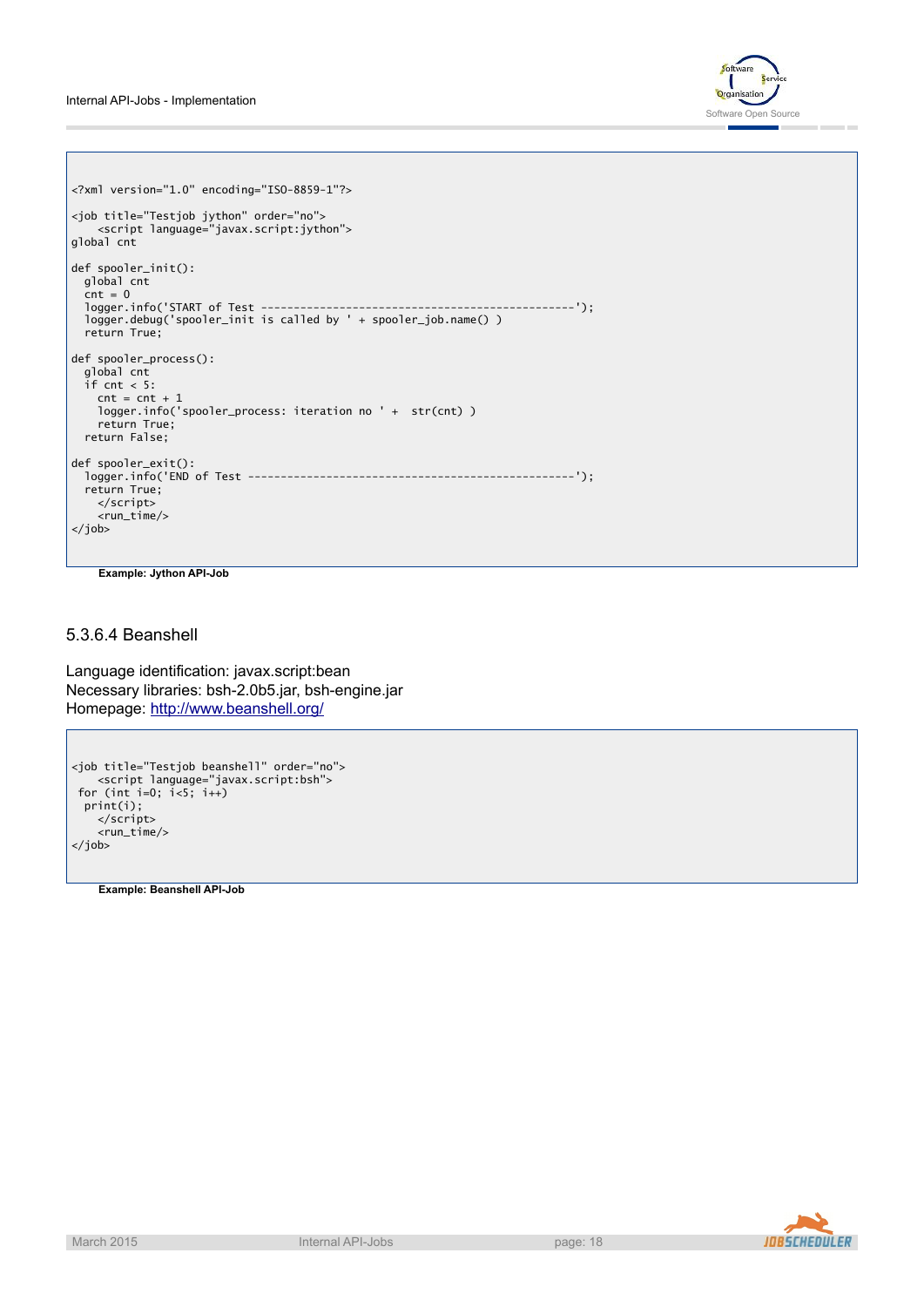

# **6 JobScheduler Objects**

The most important objects of the **JobScheduler** internal API are:

- \* spooler: object for the methods of the **JobScheduler**
- \* spooler\_log: object for logging and protocols
- \* spooler\_job: the implementation of the job object.
- \* spooler task: the implementation of the object for the processes in which the job will be carried out in.

Example properties and methods of these objects will be used and explained in this tutorial. A more detailed and complete overview can be obtained in the documentation for the Java, COM or Perl interface.

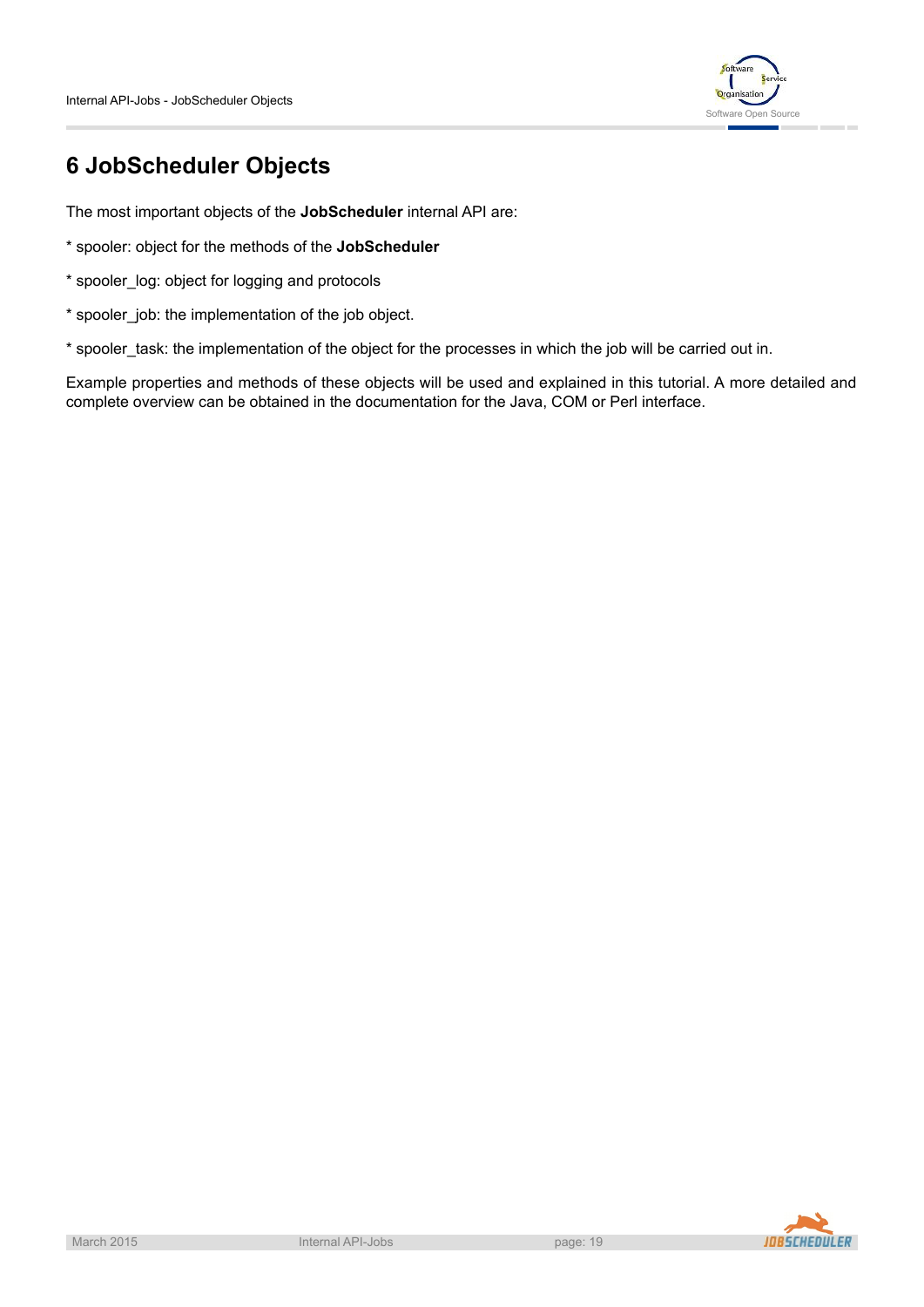

# **7 Methods of the Job\_Impl class**

Every internal API job can implement some methods, independent of the language, if the language supports OO and if **JobScheduler** can process this language in an OO way. These methods are called by the **JobScheduler** when the job has been started and a task is running. These methods are:

- \* spooler\_init
- \* spooler\_open
- \* spooler\_process
- \* spooler\_close
- \* spooler\_on\_success
- \* spooler\_on\_error
- \* spooler\_exit

The following sections describe when these methods should be called. Their implementation is optional but at least a spooler process should be implemented.

## 7.1 spooler\_init

[spooler\\_init](http://www.sos-berlin.com/doc/en/scheduler.doc/api/Job_impl-javascript.xml#method__spooler_init.xml) is particularly suited for setting up of objects, database connections, or something like that.

spooler init is called once for a task after the task has been loaded. A return value of true, 1 or empty (no return value) is interpreted as true and allows the processing to continue.

A return value of false, 0, Nothing or Null is interpreted as false and the processing is stopped. spooler exit will be called and the script closed.

Should an error occur in spooler\_init() then the task will be continued with spooler\_exit().

# 7.2 spooler\_open

[spooler\\_open](http://www.sos-berlin.com/doc/en/scheduler.doc/api/Job_impl-javascript.xml#method__spooler_open.xml) is particularly suited for setting up a number of objects and / or opening a connection (database, FTP server, etc.).

Is called at the start of a task. The return value is interpreted as per spooler\_init(). Should the value False be returned or should an error occur, then spooler\_close() is called. Otherwise, spooler\_process() will be started.

## 7.3 spooler\_process

spooler process is particularly suited for the step-by-step processing of a number of objects, which have been, for example set up using spooler open. The implementation of spooler process() offers the advantage that progress of the process can be followed in **JobScheduler** interface and that each task can be monitored on a step by step basis.

The return value is interpreted as with spooler init(). Should False be returned, then the task will be continued using spooler\_close(); after True the task will be continued with a further call of spooler\_process().

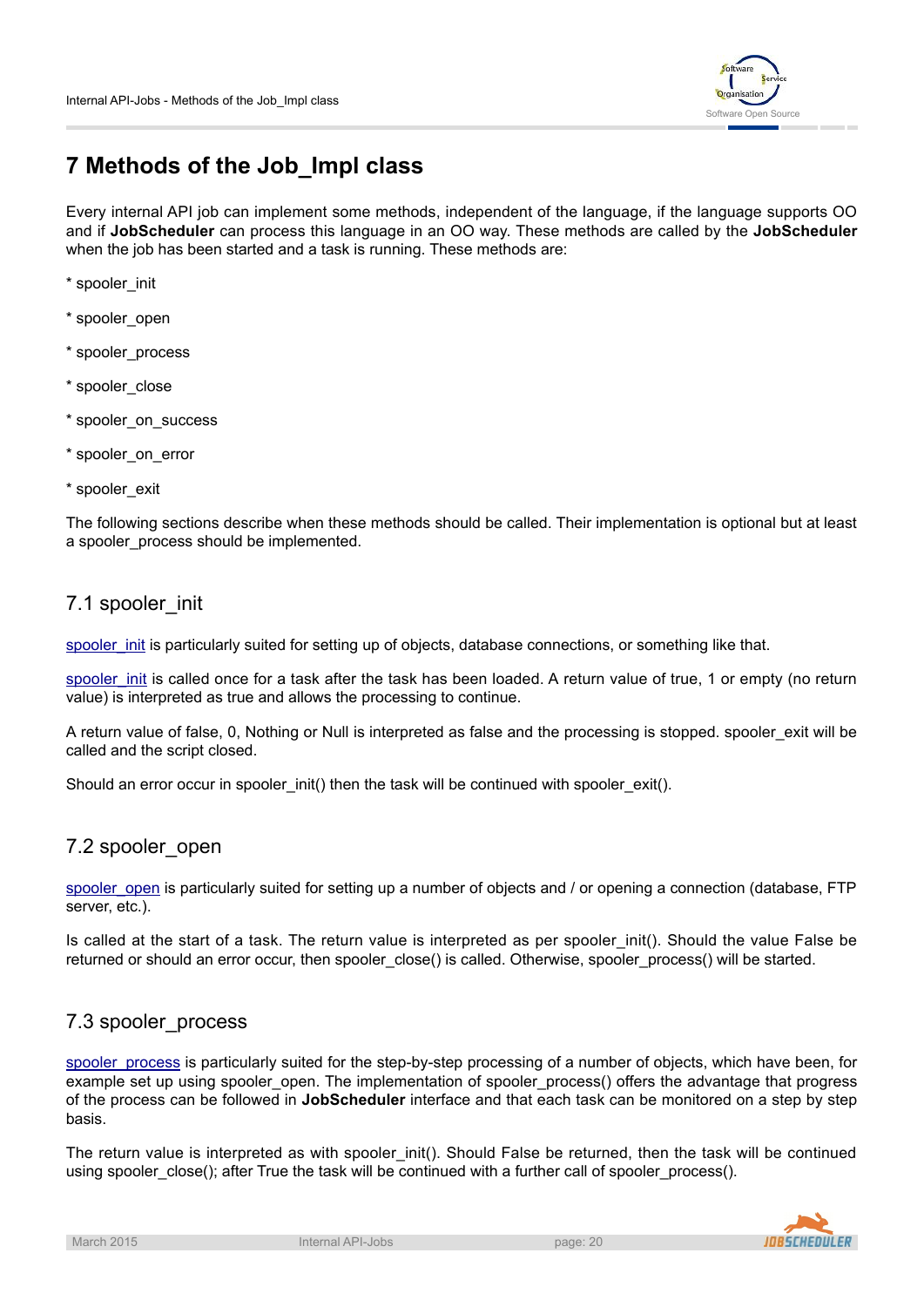

Each call of spooler\_process is counted as a job step in the **JobScheduler**.

## 7.4 spooler\_close

spooler close is particularly suited for closing connections (a database, FTP server, etc.) which may be opened in other method-calls.

spooler close is called at the end of a task, either after an error or after the methods spooler\_open or spooler\_process return False.

Either spooler\_on\_success() or, in the event of an error, spooler\_on\_error() will be called by the **JobScheduler** after spoo- ler\_close().

## 7.5 spooler\_on\_success

[spooler\\_on\\_success](http://www.sos-berlin.com/doc/en/scheduler.doc/api/Job_impl-javascript.xml#method__spooler_on_success.xml) is called after spooler\_close, should no error have occurred.

#### 7.6 spooler\_on\_error

[spooler\\_on\\_error](http://www.sos-berlin.com/doc/en/scheduler.doc/api/Job_impl-javascript.xml#method__spooler_on_error.xml) is called after spooler\_close(), should an error have occurred. Another task can then access spooler\_task.error.

## 7.7 spooler\_exit

[spooler\\_exit](http://www.sos-berlin.com/doc/en/scheduler.doc/api/Job_impl-javascript.xml#method__spooler_exit.xml) is called immediately after a script is closed.

spooler\_exit is particularly suited for cleaning up remaining objects.

## 7.8 Rules for Jobs in Jobchains

Jobs that are used in job chains, sometimes names "order jobs", need to be configured to process orders. This must be done by using the attribute <job order="yes">. For job implementation this results in the following consequences:

#### 7.8.1 spooler\_task.order

A [spooler\\_task.order](http://www.sos-berlin.com/doc/en/scheduler.doc/api/Task-java.xml#method__order.xml) object, or simply named <u><order></u>, is available in spooler\_process.

## 7.8.2 Return value of spooler process

The return value of order jobs from spooler\_process determines if an order was successful executed or not. Value True: The order will be continued with the next\_state of the current job chain node. Value False: The order will be continued with the error\_state of the current job chain node.

If however a job error occurs (caused by spooler log.error), the job will be stopped and the order will remain in the current job chain node. In this case the return value does not have any effect.

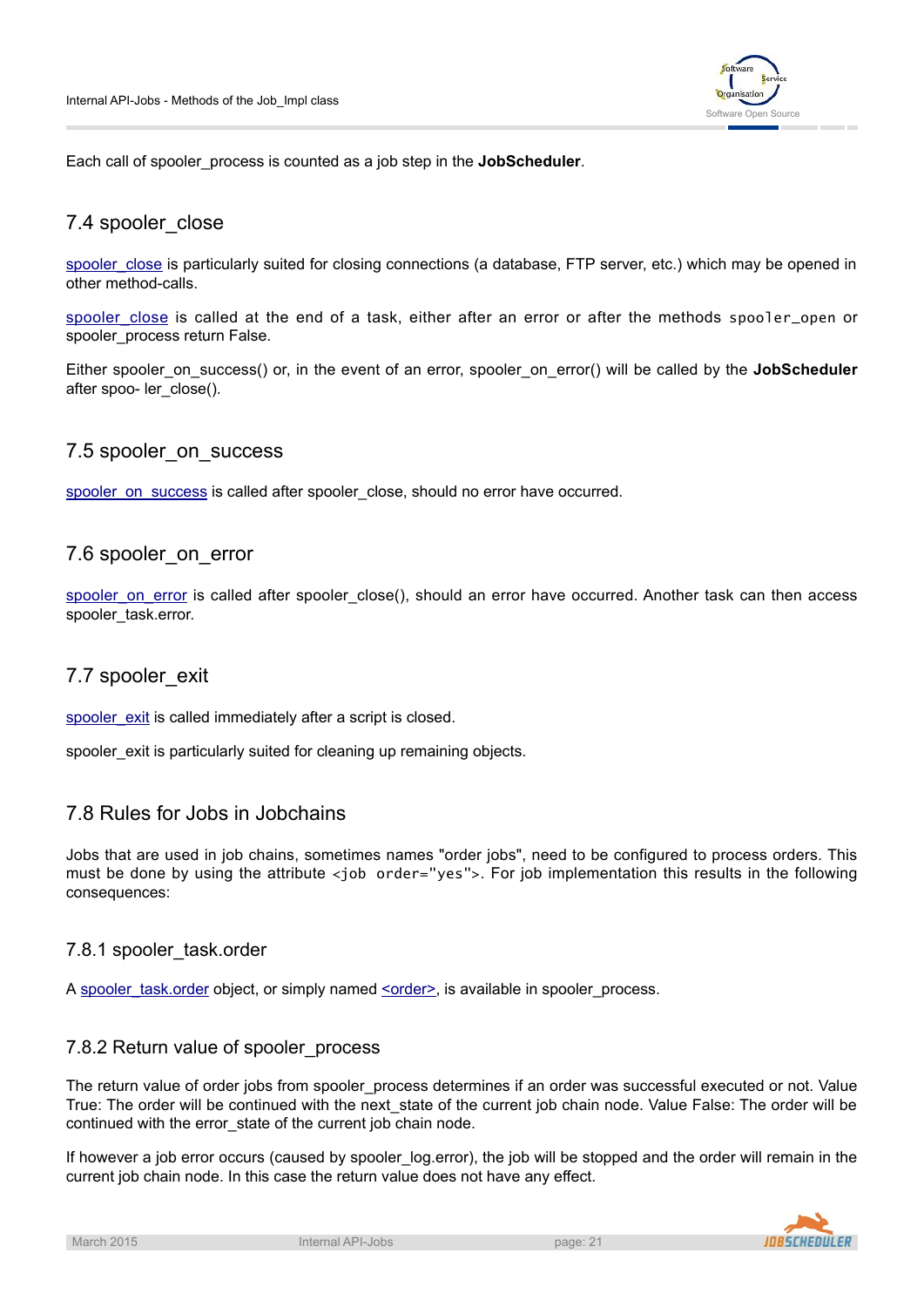

# <span id="page-21-0"></span>7.8.3 Execution Sequence

The execution sequence of the job methods basically remains the same. However, spooler process will be called by the **JobScheduler** repeatedly if the job processes multiple orders without ending in between (for example if the idle timeout is greater than the idle time between two orders).

For a job which processes three orders without ending inbetween, the methods of Job\_impl will be called as shown below:

spooler\_init() spooler\_open() spooler\_process() (spooler\_task.order contains order 1) spooler\_process() (spooler\_task.order contains order 2) spooler\_process() (spooler\_task.order contains order 3) spooler\_close() spooler\_on\_success() oder spooler\_on\_error() spooler\_exit()

spooler\_on\_success and spooler\_on\_error do not refer to errors of the order but to errors of the job.

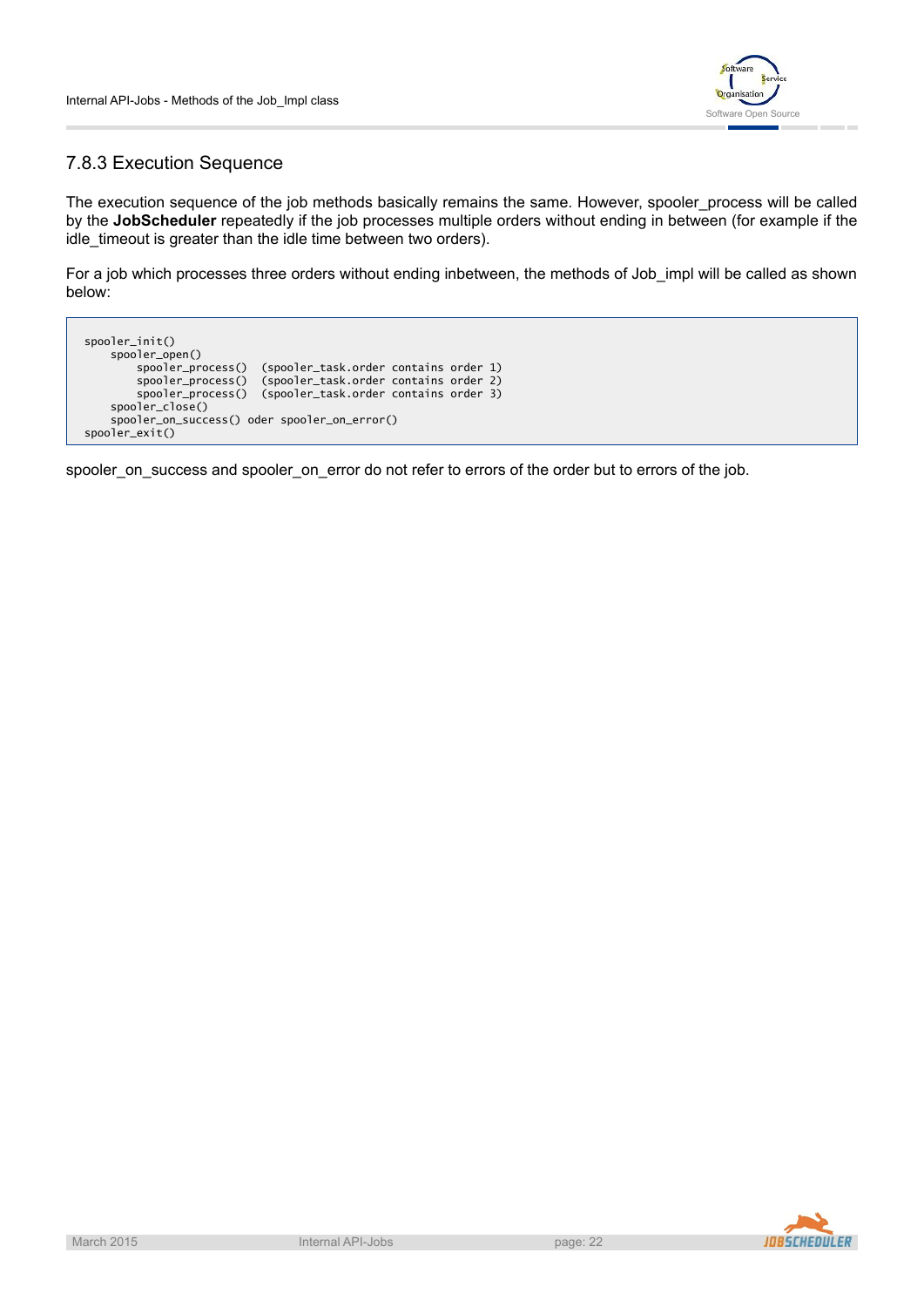

# **8 Example Job: FTP Download**

This is just an example. We suggest to use the Receive-job of the JS Integrated Template Library. This is ready to use and has a lot of more usefull functionality.

This job downloads files from a FTP server. The script language used is JavaScript. As JavaScript can neither access an FTP server nor a file system, objects from suitable Java classes are used to achieve this.

Theuse of these Java classes is encapsulated in an external JavaScript file ([sos\\_ftp.js\)](http://www.sos-berlin.com/download/scheduler/samples/jobs/sos_ftp.js). It can be assumed, that an object in the class included in this file possesses methods which enable, for example, a connection to an FTP server to be established, or a file to be written in a file system. After the sos\_ftp.js file has been referenced in the **JobScheduler** job definition, the methods and functions contained in this file can then be called.

```
<?xml version="1.0" encoding="iso-8859-1"?>
<job
    title = "Get files from ftp server">
   <script language = "JavaScript">
       <include file = "sos_ftp.js"/>
        \lt!! [CDATA\lceil<!----------------Calls are inserted here------------------------>
       11</script>
</job>
```
The configuration will be extended later and will not be presented in this document until then. At the moment, only the function and method calls will be described. This script will grow with each section of the example. Every new line of script will be described. Block text is used for lines of script.

# 8.1 Establish a Connection to an FTP Server

The following lines establish a connection to a FTP server.

Specify the connection parameters to the FTP server (FTP server Hostname, user name and password):

```
var ftp = null; \frac{1}{2} this forms the JavaScript FTP class object
var ftp_host = "localhost";
var ftp\_user = "anonymous"var ftp_pass = "anonymous@localhost";
```
Instantiate the FTP class object with the FTP server host name as argument:

ftp = new Ftp(ftp\_host);

Establish the connection to the FTP server on ftp\_host with ftp\_user as user name and ftp\_pass as password

```
ftp.login(ftp_user, ftp_pass);
```
Protocol information in Log for output to the **JobScheduler** user interface using the **JobScheduler** objects (see Chapter 5):

```
var msg = "ftp connection successful for " + ftp_user + "/***@" + ftp_host + "."
spooler_log.info( msg );
spooler_job.state_text = msg;
```
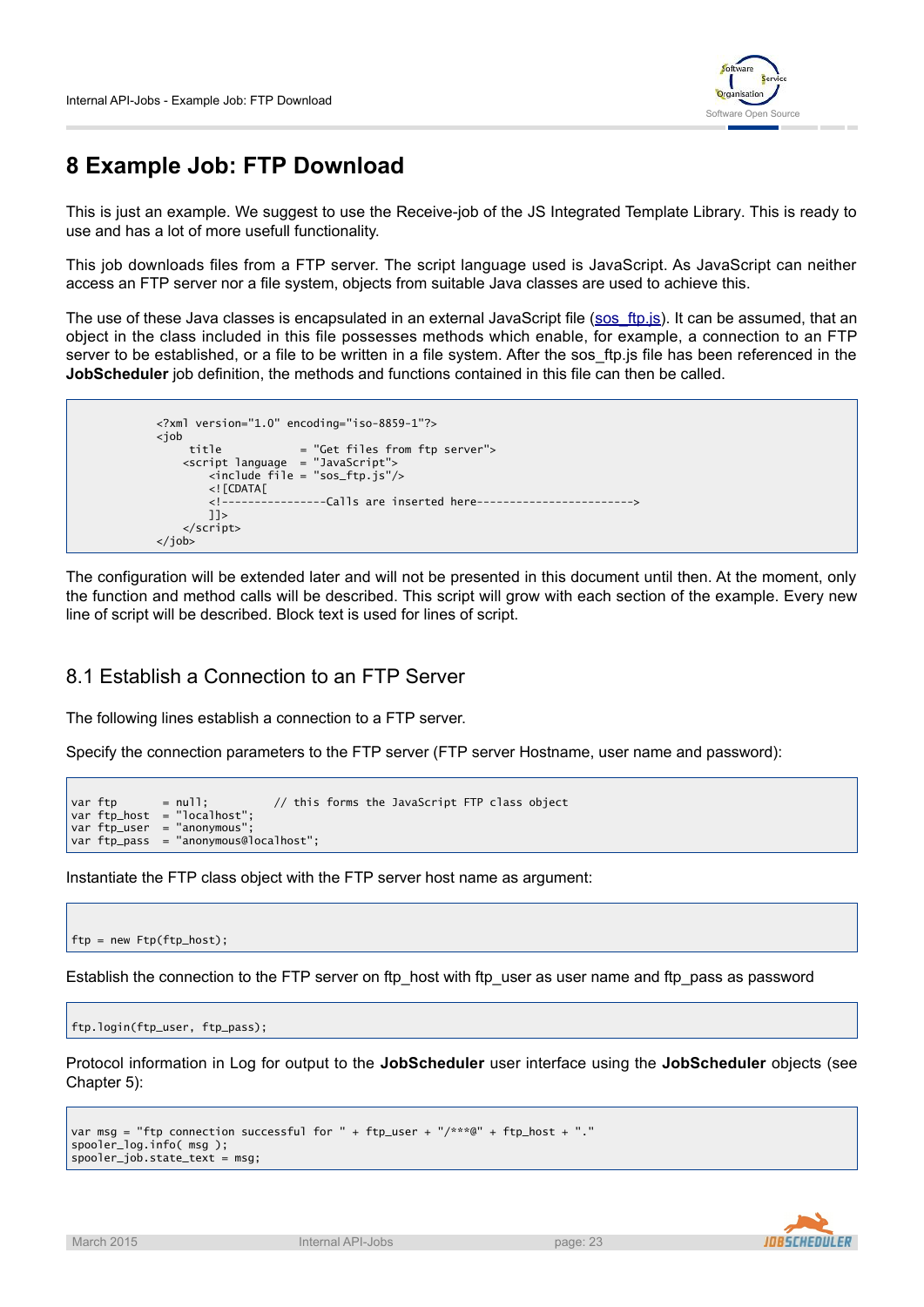

Closing of the FTP connection:

ftp.logout();

# 8.2 Download Files from the FTP Server

The script presented in Section 7.1 is extended here with calls for navigation on the FTP server, reading an FTP directory and downloading the files from the selected directory.

var ftp = null; var ftp\_host = "localhost"; var ftp\_user = "anonymous" var ftp\_pass = "anonymous@localhost";

Further parameters are defined (FTP and local directories)

var ftp\_dir = "/test"; var lokal\_dir = "./"; //the files will be saved in the current working directory ftp = new Ftp(ftp\_host); ftp.login(ftp\_user, ftp\_pass); var msg = "ftp connection successful for " + ftp\_user + "/\*\*\*@" + ftp\_host + "." spooler\_log.info( msg );  $spooler\_job.state\_text = msg;$ 

Set the transfer mode ("binary" or "ascii"):

ftp.binary();

Specify the type of transfer ("active" or "passive"):

ftp.passive();

Change into the FTP directory ftp\_dir:

ftp.cd(ftp\_dir);

Read the names of the files in the FTP directory ftp\_dir:

var list =  $ftp.dir();$ 

Write the current FTP directory and the number of files found into the Log file and output the same information to the **JobScheduler** user interface (see Chapter 5):

```
msg = "ftp current working directory: " + ftp.pwd() + " containing " + list.length + " files.");
spooler_log.info( msg );
spooler_job.state_text = msg;
```
Make an entry in the protocol with the name of each file found (will only be written if the debug level of the **JobScheduler** is  $>= 3$  ) and save each file in lokal dir:

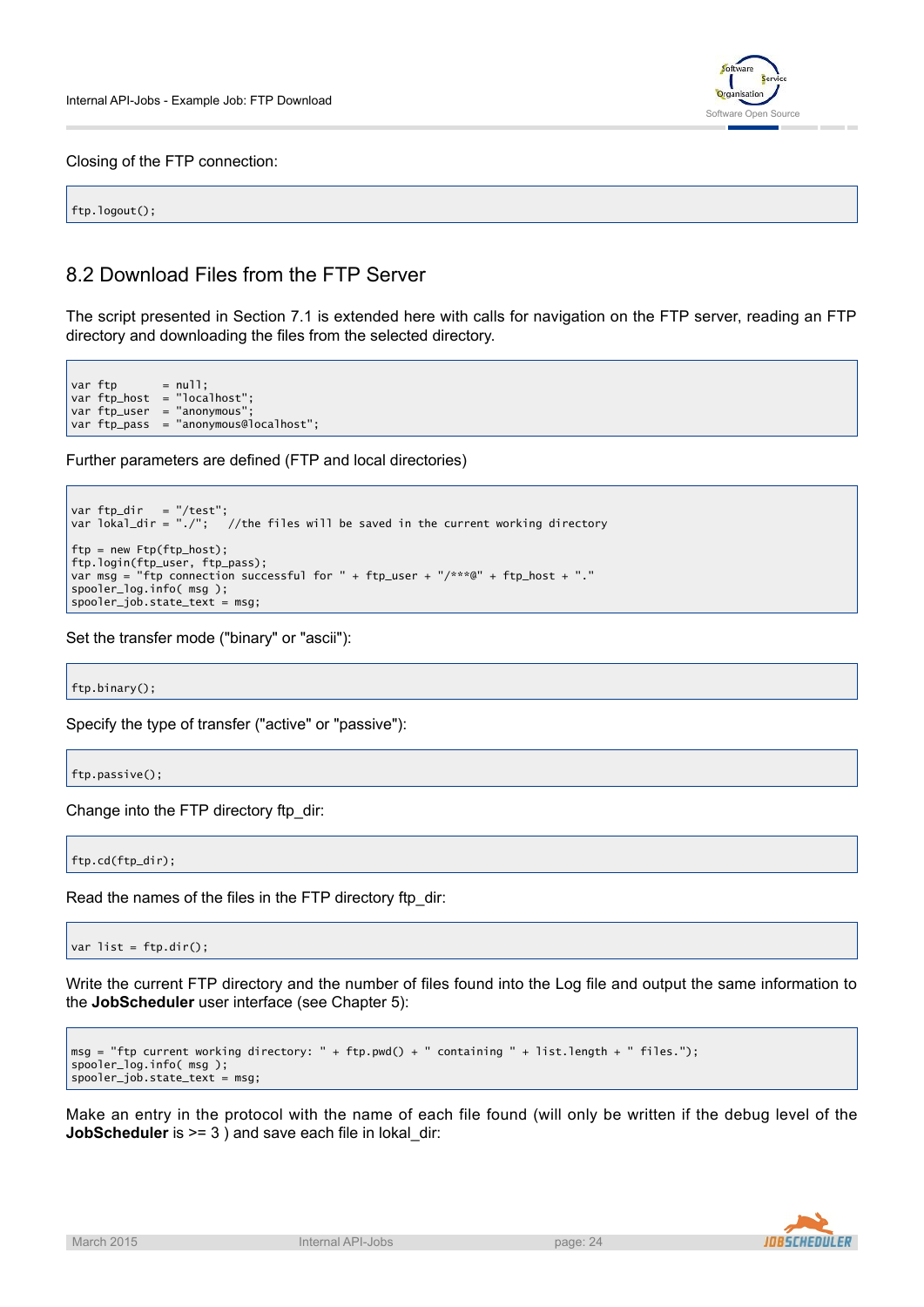

```
for (var i in list) {
    spooler_log.debug3("retrieving file: " + list[i]);
    ftp.getFile(list[i], lokal_dir + list[i]);
}
```
#### Output to the **JobScheduler** user interface

```
spooler\_job.state\_text = i + " file(s) successfully processed";ftp.logout();
```
# 8.3 Convert Script Parameters into Job-Parameters

The ftp\_host, ftp\_user, ftp\_pass, ftp\_dir and local\_dir script variables are defined as job parameters in this section. To this end, a [<params>](http://www.sos-berlin.com/doc/en/scheduler.doc/xml/params.xml) element is added into the <iob>- element. This has the advantage that the job can be more easily configured. The complete script will be later moved to an external file and referenced in the configuration.

Should, for example, the FTP connection data changed, it is not necessary to make this changes in the coding instead the job parameters in the configuration merely need to be changed. In addition, this give the opportunity of customizing the parameters for a job via an user interface, like **JOE**.

```
<job name = "ftp_get"<br>title = "Get file
                      = "Get files from ftp server">
    <params><param name = "ftp_host" value = "localhost"/>
        <param name = "ftp_user" value = "anonymous"/>
        <param name = "ftp_pass" value = "anonymous@localhost"/>
        <param name = "ftp_dir" value = "/test"/>
        <param name = "lokal_dir" value = "./"/>
    </params>
    <script language = "JavaScript">
        <include file = "jobs/ftp.js"/>
        \lt! [CDATA\lceil<!---------------- Calls are inserted here ------------------------>
        ]]>
    </script>
\langle/job>
```
The calls are presented below. In comparison with the previous section, the configured parameters are now accessed using the spooler\_task **JobScheduler** object (see Chapter 5).

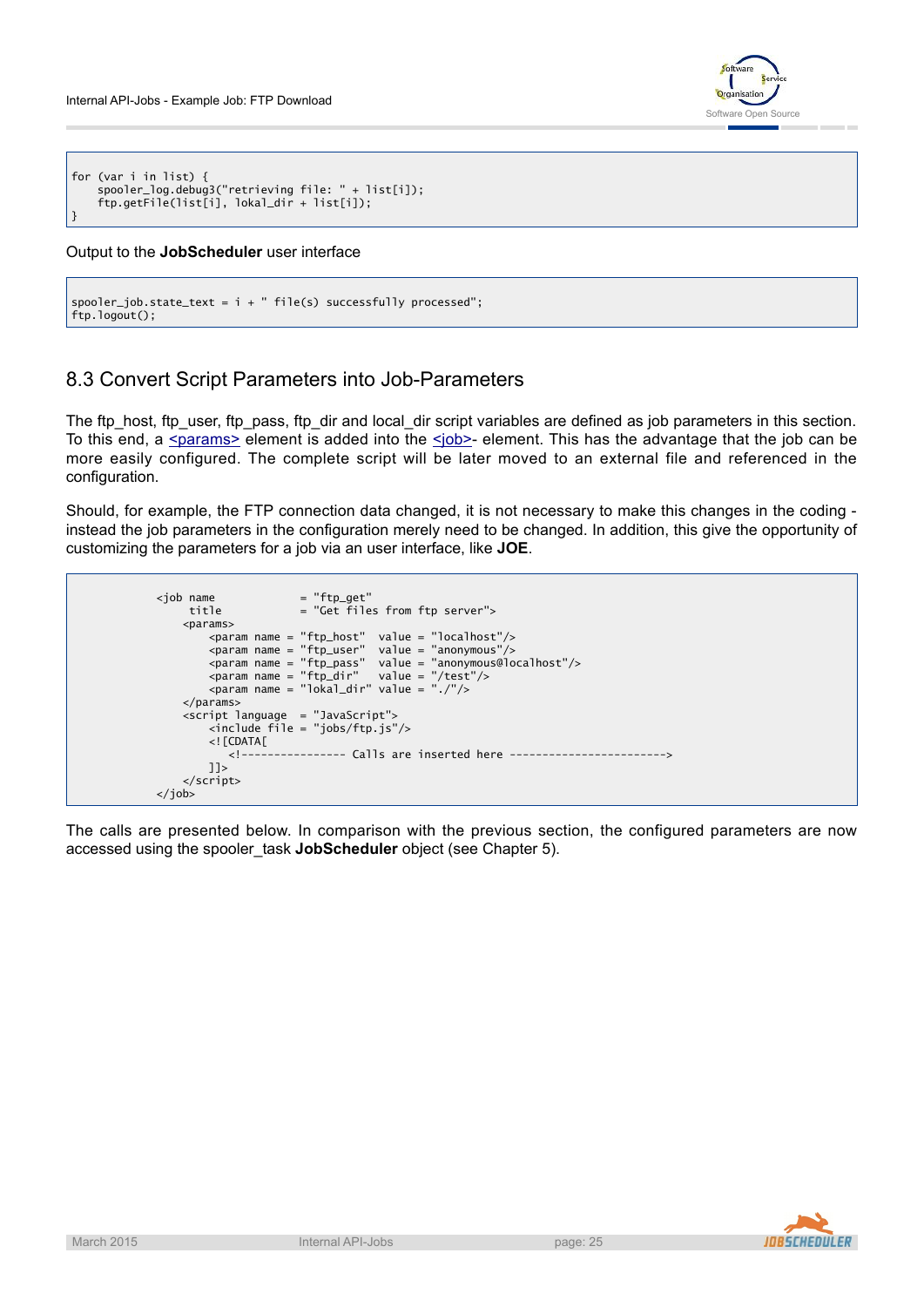

```
var ftp        = null;
var ftp_host = spooler_task.params.var("ftp_host");
var ftp_user = spooler_task.params.var("ftp_user");
var ftp_pass = spooler_task.params.var("ftp_pass");
var ftp_dir = spooler_task.params.var("ftp_dir");
var lokal_dir = spooler_task.params.var("lokal_dir");
ftp = new Ftp(ftp_host);
ftp.login(ftp_user, ftp_pass);
var msg = "ftp connection successful for " + ftp_user + "/***@" + ftp_host + "."
spooler_log.info( msg );
spooler_job.state_text = msg;
ftp.binary();
ftp.passive()
ftp.cd(ftp_dir);
var list = ftp.dir();
msg = "ftp current working directory: " + ftp.pwd() + " containing " + list.length + " files.");
spooler_log.info( msg );
spooler_job.state_text = msg;
for (var i in list) {
   spooler_log.debug3("retrieving file: " + list[i]);
   ftp.getFile(list[i], lokal_dir + list[i]);
}
spooler\_job.state\_text = i + "file(s) successfully proceeds';ftp.logout();
```
# 8.4 Integration of Error Handling

try-catch blocks together with finally will now be added. Should an error occur in a try block, then the catch block is executed. The finally block is executed as a last step in every case.

The variable ftp must be externally (globally) defined, so that it is valid in every block:

```
var ftp = null;try {
   var ftp_host = spooler_task.params.var("ftp_host");
   var ftp_user = spooler_task.params.var("ftp_user");
   var ftp_pass = spooler_task.params.var("ftp_pass");
   var ftp_dir = spooler_task.params.var("ftp_dir")
   var lokal_dir = spooler_task.params.var("lokal_dir");
   ftp = new Ftp(ftp_host);
   ftp.login(ftp_user, ftp_pass);
   var msg = "ftp connection successful for " + ftp_user + "/***@" + ftp_host + "."
   spooler_log.info( msg );
    spooler_job.state_text = msg;
   ftp.binary();
   ftp.passive();
   ftp.cd(ftp_dir);
   var list = ftp.dir();
   msg = "ftp current working directory: " + ftp.pwd() + " containing " + list.length + " files.");
   spooler_log.info( msg );
   spooler_job.state_text = msg;
```
Counter for successful downloads:

```
var cnt_success = 0;
for (var i in list) {
    try {
        spooler_log.debug3("retrieving file: " + list[i]);
        ftp.getFile(list[i], lokal_dir + list[i]);
        cnt_success++;
   } catch(err) {
```
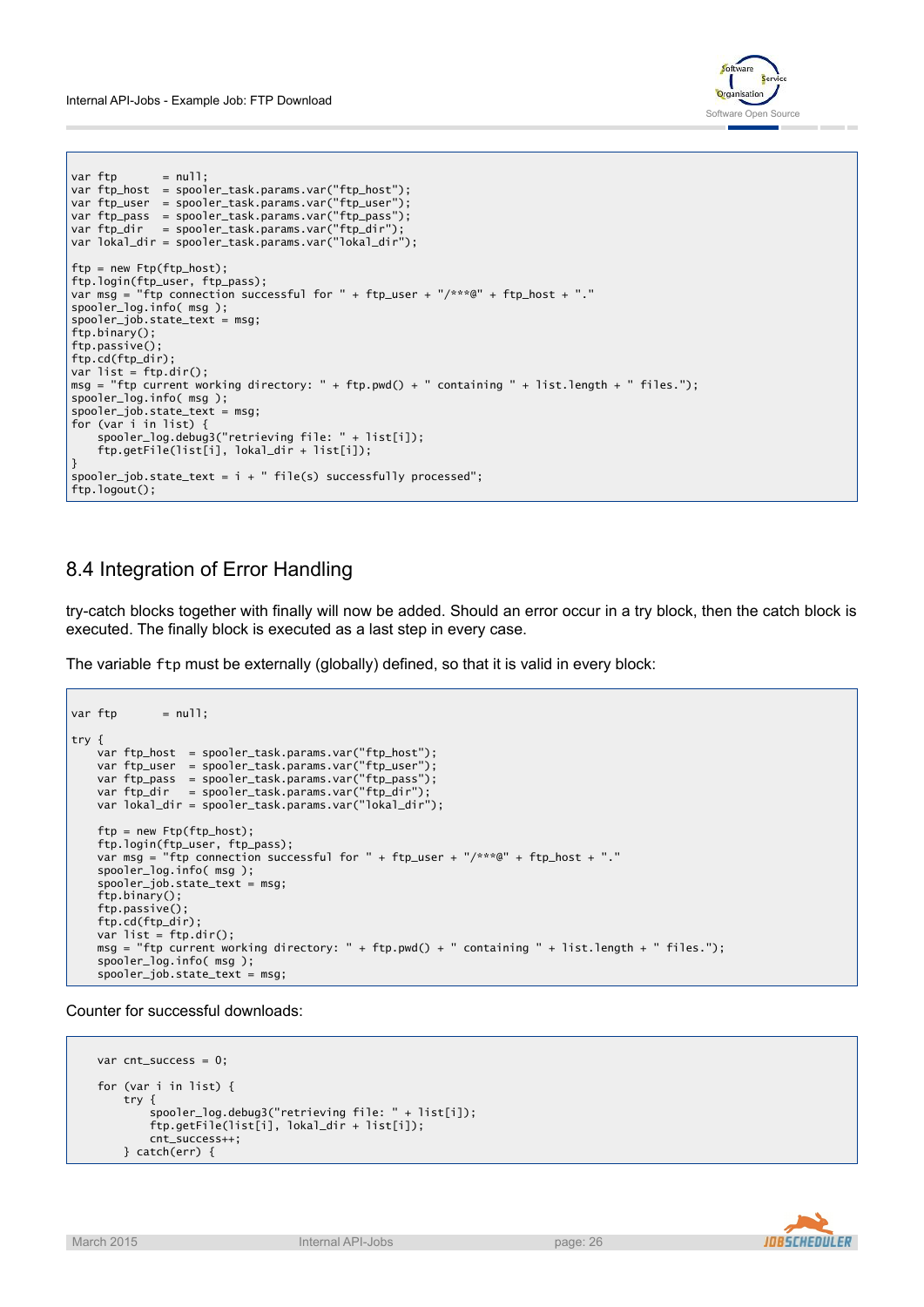

Write a warning in the protocol using the **JobScheduler** object:

```
spooler_log.warn( "error at download " + list[i] + ": " + err.message );
       }
  }
  spooler_job.state_text = cnt_success + " file(s) successfully processed";
\mathsf{catch}(\mathsf{err}) {
```
Write an error in the protocol using the **JobScheduler** object:

```
spooler_log.error( "ftp command could not be processed: " + err.message );
} finally {
```
The FTP connection should be closed, regardless of whether errors have occurred or not. The if( ftp != null ) test is necessary, should the instantiation already have caused an error and ftp not be an object which logout() can call.

```
try{
        if( ftp != null ) { ftp.logout(); }
    } catch(err) \{\}}
```
## 8.5 Use of the JobScheduler Methods

The methods of the **JobScheduler** (see chapter 6) are integrated in this section. The FTP object which specifies the connection options and collects the files to be processed is applied in the spooler\_open() method. The collected files are then processed step by step – for example downloaded - in spooler\_process. The connection to the FTP server is then closed in spooler\_close().

This allows the error handling to dispense with the outer try/catch- block described in the previous section. In particular, this allows the job at each step to stop, continue and/or to end. The **JobScheduler** Web interface shows through the current number of completed process steps.

```
var ftp = null:
```
Further global variables must be declared here – the array list, which collects the files to be processed; a counter steps, which records the process steps and the cnt success counter, which records the successfully completed steps.

```
var list = new Array();
var steps = 0;
var cnt_success = 0;
```
Should an error occur in spooler\_open() or False be returned, then spooler\_close() is called:

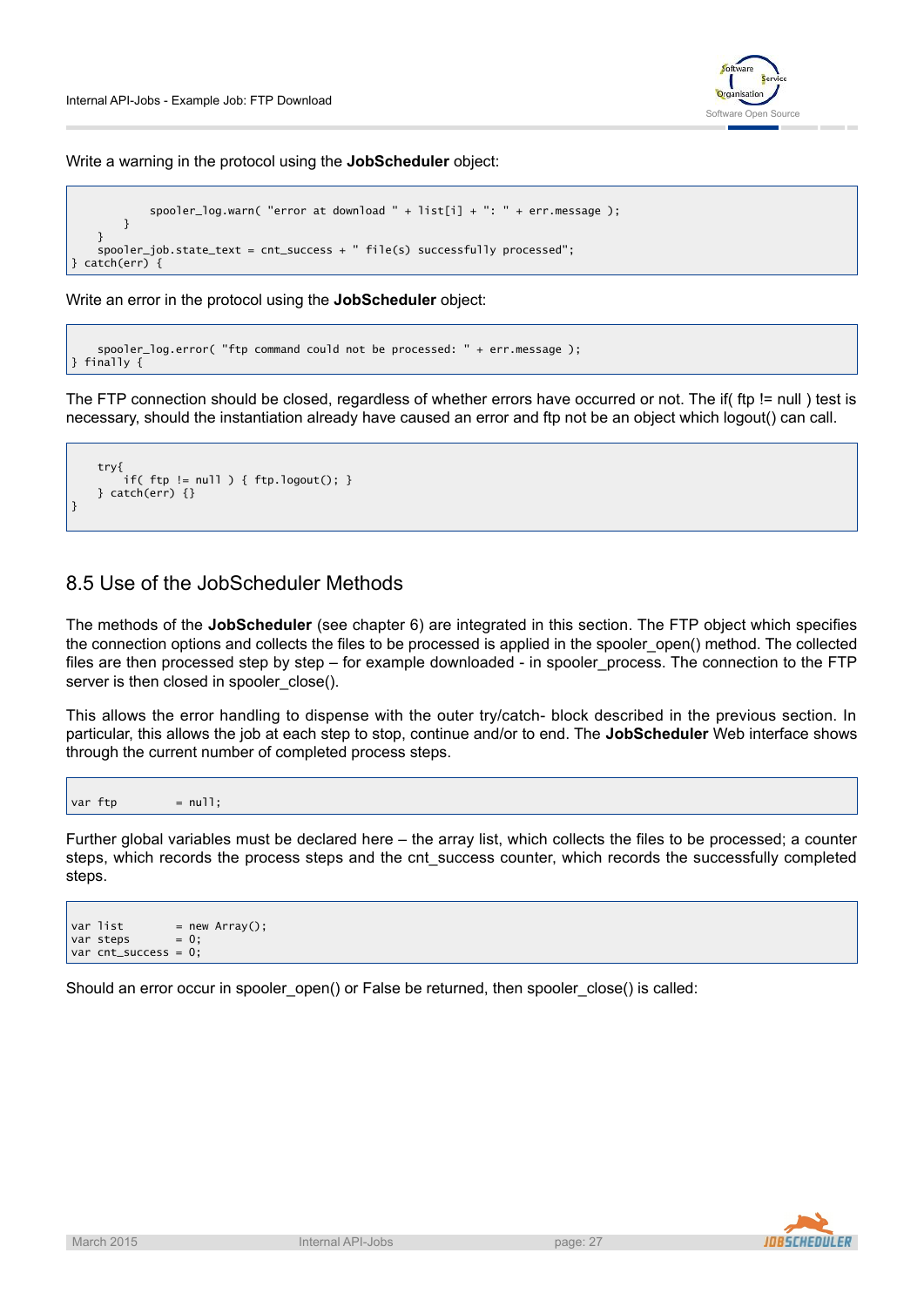

```
function spooler_open() {
   var ftp_host = spooler_task.params.var("ftp_host");
    var ftp_user = spooler_task.params.var("ftp_user");
    var ftp_pass = spooler_task.params.var("ftp_pass");
    var ftp_dir = spooler_task.params.var("ftp_dir");
    var lokal_dir = spooler_task.params.var("lokal_dir");
   ftp = new Ftp(ftp_host);
    ftp.login(ftp_user, ftp_pass);
    var msg = "ftp connection successfully for " + ftp_user + "/***@" + ftp_host + "."
   spooler_log.info( msg );
   spooler job.state text = msg;
   ftp.binary();
   ftp.passive();
   ftp.cd(ftp_dir);
   list = ftp.dir();msg = "ftp current working directory: " + ftp.pwd() +
          " containing " + list.length + " files.");
   spooler_log.info( msg );
   spooler_job.state_text = msg;
```
Should the FTP directory be empty, then spooler\_open() returns false, and spooler\_process() – which is no longer necessary, as no files to be processed are present - will not be called:

```
return (list.length > 0);
```
}

Should spooler\_open()return true, then spooler\_process() will be repeatedly called until it returns false.

```
function spooler_process() {
   if( steps < list.length ) {
        steps++;
        try {
            spooler_log.debug3("retrieving file: " + list[i]);
            ftp.getFile(list[i], lokal_dir + list[i]);
           cnt_success++;
       } catch(err) {
                       spooler_log.warn( "error at download " + list[i] + ": " + err.message );
        }
        return true;
   }
    return false;
}
```
spooler\_close will always be called after spooler\_open() or spooler\_process():

```
function spooler close() {
   spooler_job.state_text = cnt_success + " file(s) successfully processed";
   if( ftp != null ) { ftp.logout(); }
}
```
spooler\_on\_error() is called when an error occurs. The spooler\_task.error method can be used to hand an error on to the **JobScheduler** by way of spooler\_log.error():

```
function spooler_on_error() {
   spooler_log.error( "ftp command could not be processed: " + spooler_task.error );
}
```
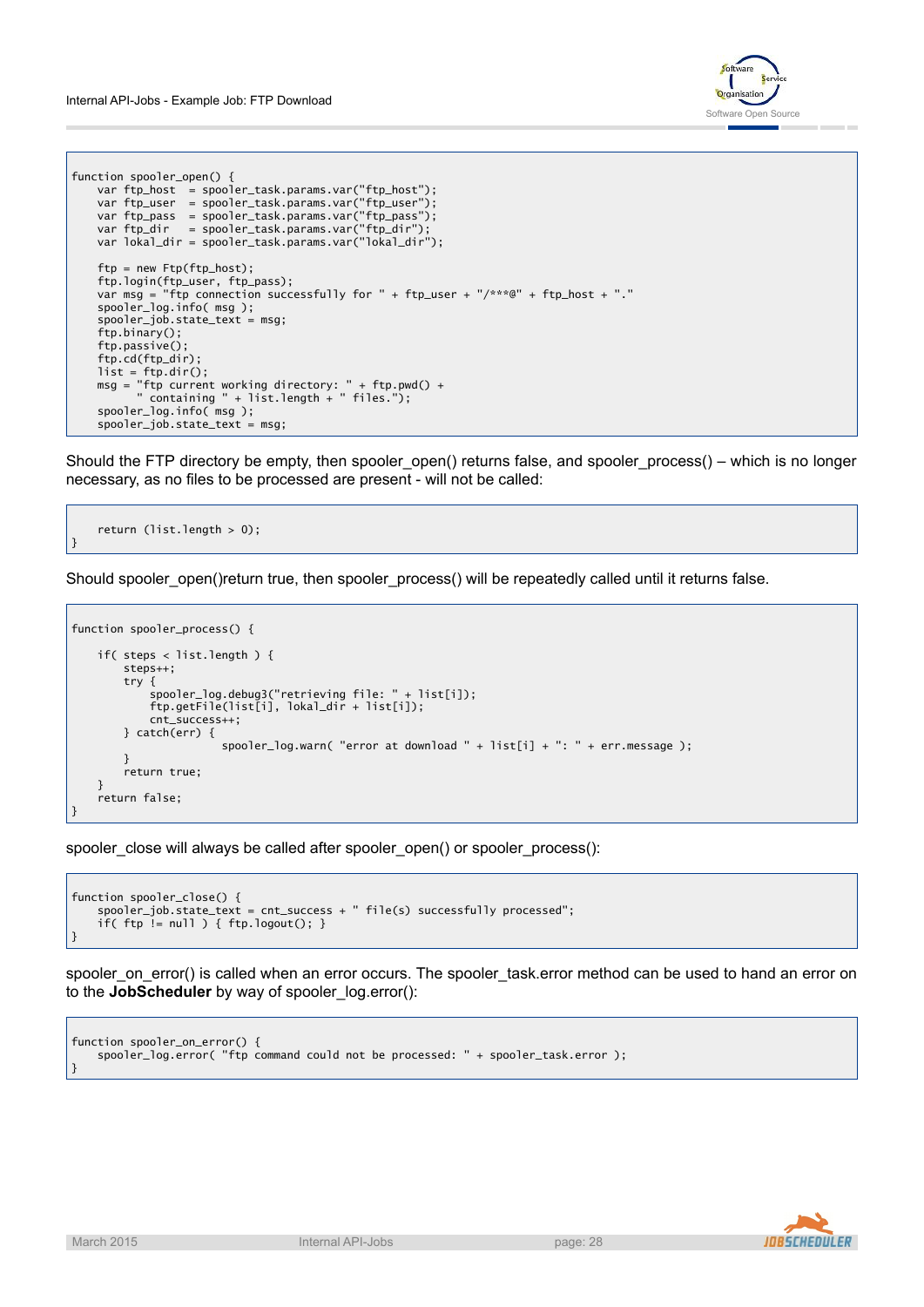

# 8.6 Create an External Script File Referenced in the Configuration

Should the calls described above be saved in the "jobs/ftp\_calls.js" file, then the job can be made aware of this file as follows:

```
<job
    title = "Get files from ftp server">
    <params>
        <param name = "ftp_host" value = "localhost"/>
        <param name = "ftp_user" value = "anonymous"/>
        <param name = "ftp_pass" value = "anonymous@localhost"/>
        <param name = "ftp_dir" value = "/test"/>
        <param name = "lokal_dir" value = "./"/>
   </params>
    <script language = "JavaScript">
        <include file = "jobs/ftp.js"/>
        <include file = "jobs/ftp_calls.js"/>
    </script>
</job>
```
The "jobs/ftp\_calls.js" has the following content:

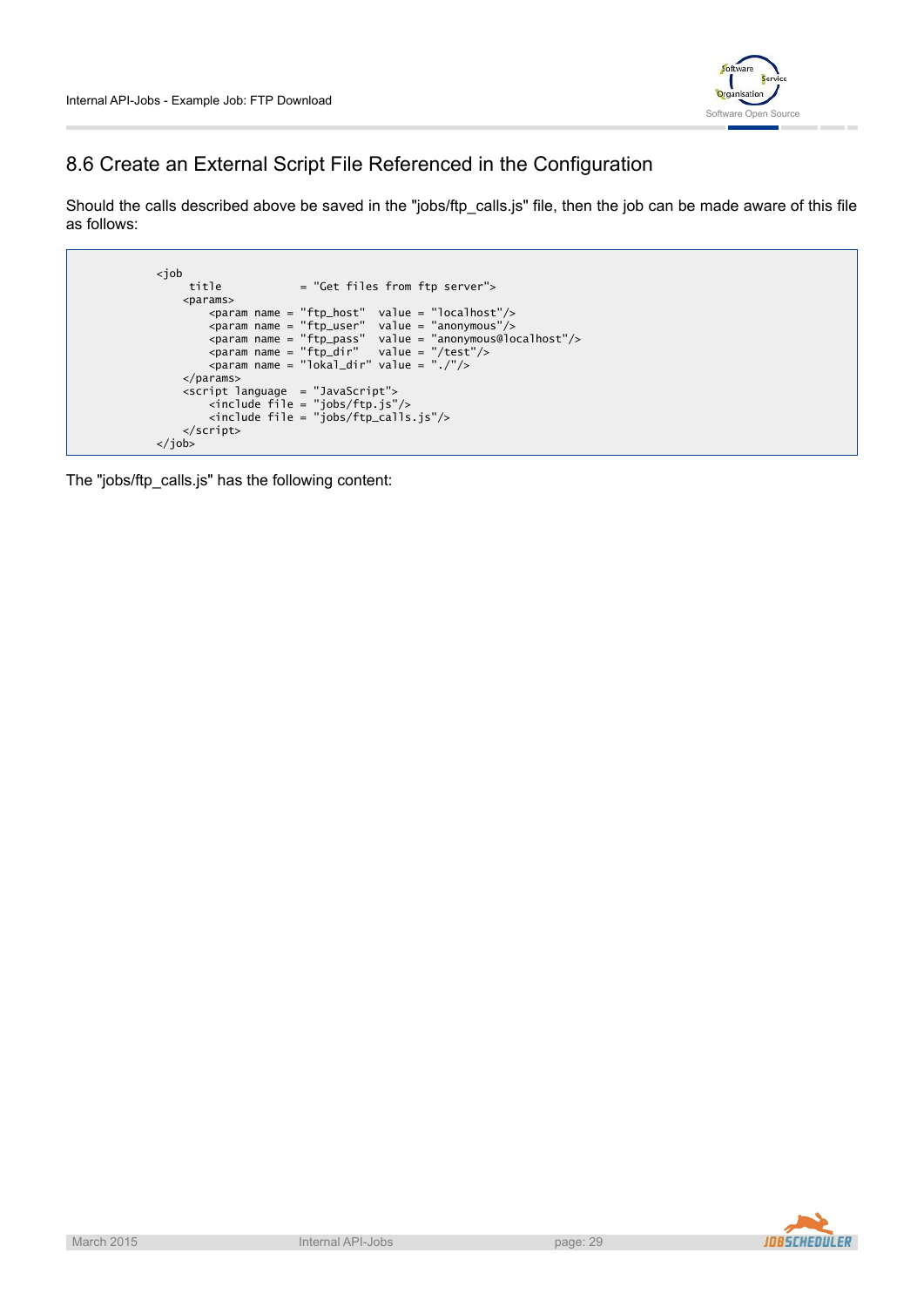

```
var ftp = null;
            = new Array();<br>= 0;
var steps
var cnt_success = 0;
function spooler_open() {
    var ftp_host = spooler_task.params.var("ftp_host");
    var ftp_user = spooler_task.params.var("ftp_user");
    var ftp_pass = spooler_task.params.var("ftp_pass");
    var ftp_dir = spooler_task.params.var("ftp_dir");
    var lokal_dir = spooler_task.params.var("lokal_dir");
    ftp = new Ftp(ftp_host);
    ftp.login(ftp_user, ftp_pass);
    var msg = "ftp connection successful for " + ftp_user + "/***@" + ftp_host + "."
    spooler_log.info( msg );
    spooler_job.state_text = msg;
    ftp.binary();
    ftp.passive();
    ftp.cd(ftp_dir);
   list = ftp.dir();msg = "ftp current working directory: " + ftp.pwd() +
          " containing " + list.length + " files.");
    spooler_log.info( msg );
    spooler_job.state_text = msg;
       return (list.length > 0);
}
function spooler_process() {
    if( steps < list.length ) {
        steps++;
        try {
            spooler_log.debug3("retrieving file: " + list[i]);
            ftp.getFile(list[i], lokal_dir + list[i]);
           cnt_success++;
       } catch(err) {
                       spooler_log.warn( "error on download " + list[i] + ": " + err.message );
        }
        return true;
   }
    return false;
}
function spooler close() {
   spooler_job.state_text = cnt_success + " file(s) successfully processed";
   if( ftp != null ) { ftp.logout(); }
}
function spooler_on_error() {
   spooler_log.error( "ftp command could not be processed: " + spooler_task.error );
```
}

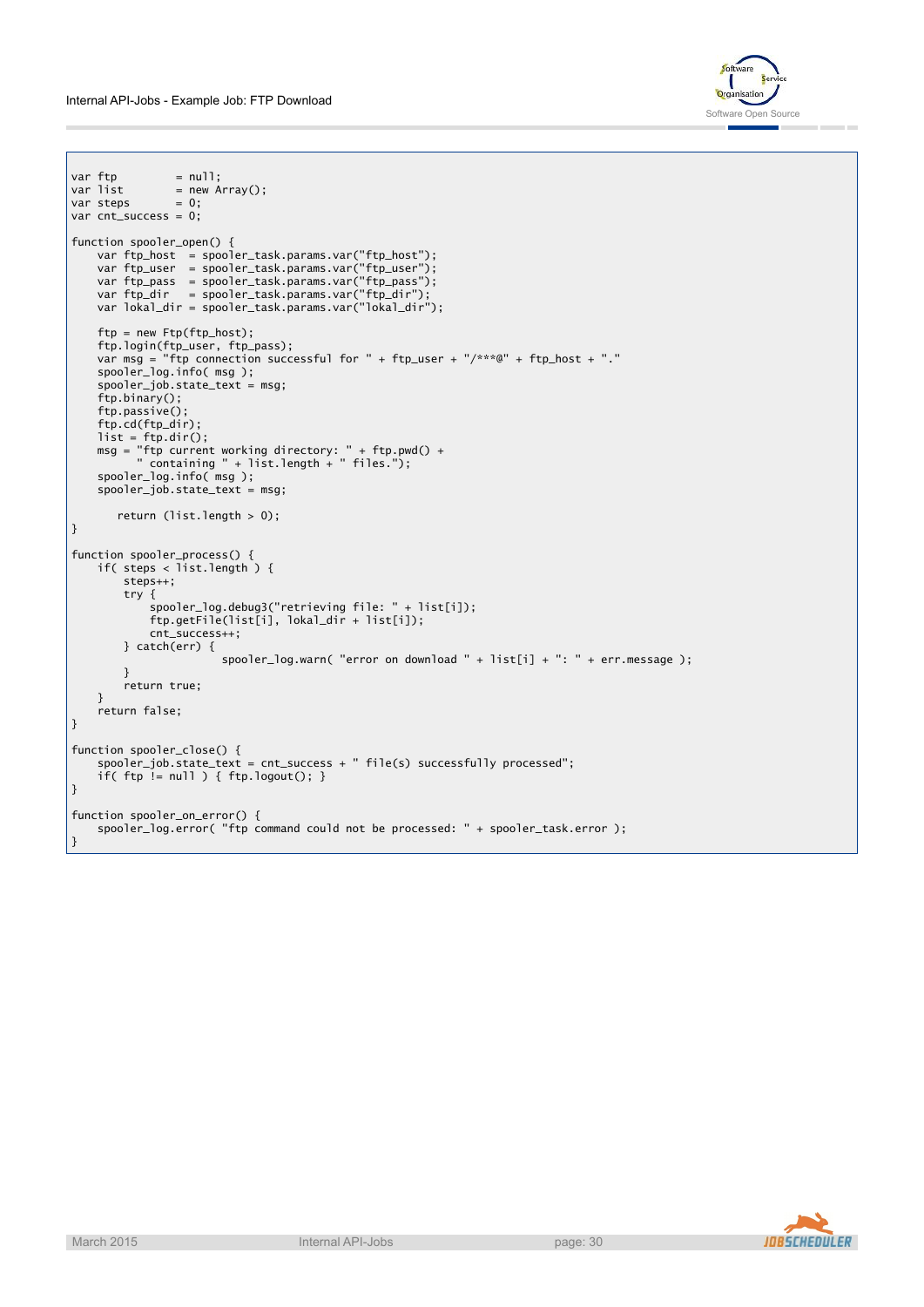

# **9 Debugging Jobs in a Java IDE**

The **JobScheduler** supports debugging of internal API jobs in your IDE, for example Eclipse™ (read more about [Eclipse\)](http://en.wikipedia.org/wiki/Eclipse_(IDE)). At the time of writing this paper debugging of jobs is restricted to the Microsoft Windows™ platform. Debugging on Unix/Linux is not possible in this way.

For to setup a debugging environment follow these steps:

Add the latest version of the Java archive sos. spooler. jar from the installation directory lib to your IDE project.

Create a Java Class that extends the base class sos. spooler. Job\_impl for your implementation:



Create a Java class "JSJobDebugger" that instantiates the **JobScheduler** in the IDE. The constructor takes all the arguments that are used int the same way in the start script jobscheduler.cmd jobscheduler.shin the bin directory. See [command line arguments](http://www.sos-berlin.com/doc/en/scheduler.doc/command_line.xml) for an explanation of the command line arguments. The Java class might look like this:

| package com.sos.JSDebugging;                                   |                                                                                      |
|----------------------------------------------------------------|--------------------------------------------------------------------------------------|
| import org.apache.log4j.Logger;                                |                                                                                      |
| import sos.spooler.Spooler_program;                            |                                                                                      |
| public class JSJobDebugger {                                   |                                                                                      |
| private final String conClassName                              | = "JSJobDebugger";                                                                   |
| private static final String conSVNVersion                      | = "\$Id: API-Programming.Debugging Jobs in a Java IDE.topic.sosdoc 19721             |
| 2013-03-25 18:55:05Z kb \$";                                   |                                                                                      |
| private static final Logger logger                             | = Logger.getLogger(JSJobDebugger.class);                                             |
| public JSJobDebugger() $\{$ // $\}$                            |                                                                                      |
| public static void main(String[] args) {                       |                                                                                      |
| String base = $"./$ ";                                         |                                                                                      |
| String strConfigBase = $\blacksquare$ ./JSDebugging/";         |                                                                                      |
| String[] strArgV = new String[] {"-id=JSDebugger",             | // JobScheduler ID                                                                   |
|                                                                | "-config=" + base + "config/JSDebugger.scheduler.xml", // Configuration file         |
| "-ini=" + strConfigBase + "config/factory.ini",                | $\frac{1}{2}$ another config-file                                                    |
| "-sos.ini=" + strConfigBase + "config/sos.ini",                | // licence key-file                                                                  |
| "-include-path=.",                                             |                                                                                      |
| "-param=" + base,                                              |                                                                                      |
| "- $\log$ -" + strConfigBase + " $\log$ s/scheduler. $\log$ ", |                                                                                      |
| "-log-dir=*stderr",                                            | // redirect the log output to the console window of                                  |
| eclipse                                                        |                                                                                      |
| "-reuse-port",                                                 | // to avoid 2 minutes wait for releasing the port                                    |
|                                                                | "-env=SCHEDULER_HOME=" + System.getProperty("user.dir"), // set environment variable |
| "-env=SCHEDULER_DATA=" + System.getProperty("user.dir").       |                                                                                      |
| " $-cd=$ " + base                                              |                                                                                      |
| $\}$ :                                                         |                                                                                      |
| $Spooler\_program$ obj $SP = new Spooler\_program(strArgV)$ ;  |                                                                                      |
|                                                                |                                                                                      |
| }                                                              |                                                                                      |

Add a launch configuration to your IDE that runs the above shown class.

Copy the file scheduler.dll from the installation directory lib to your system path or add the following definition to the VM arguments of your Java launch configuration and:

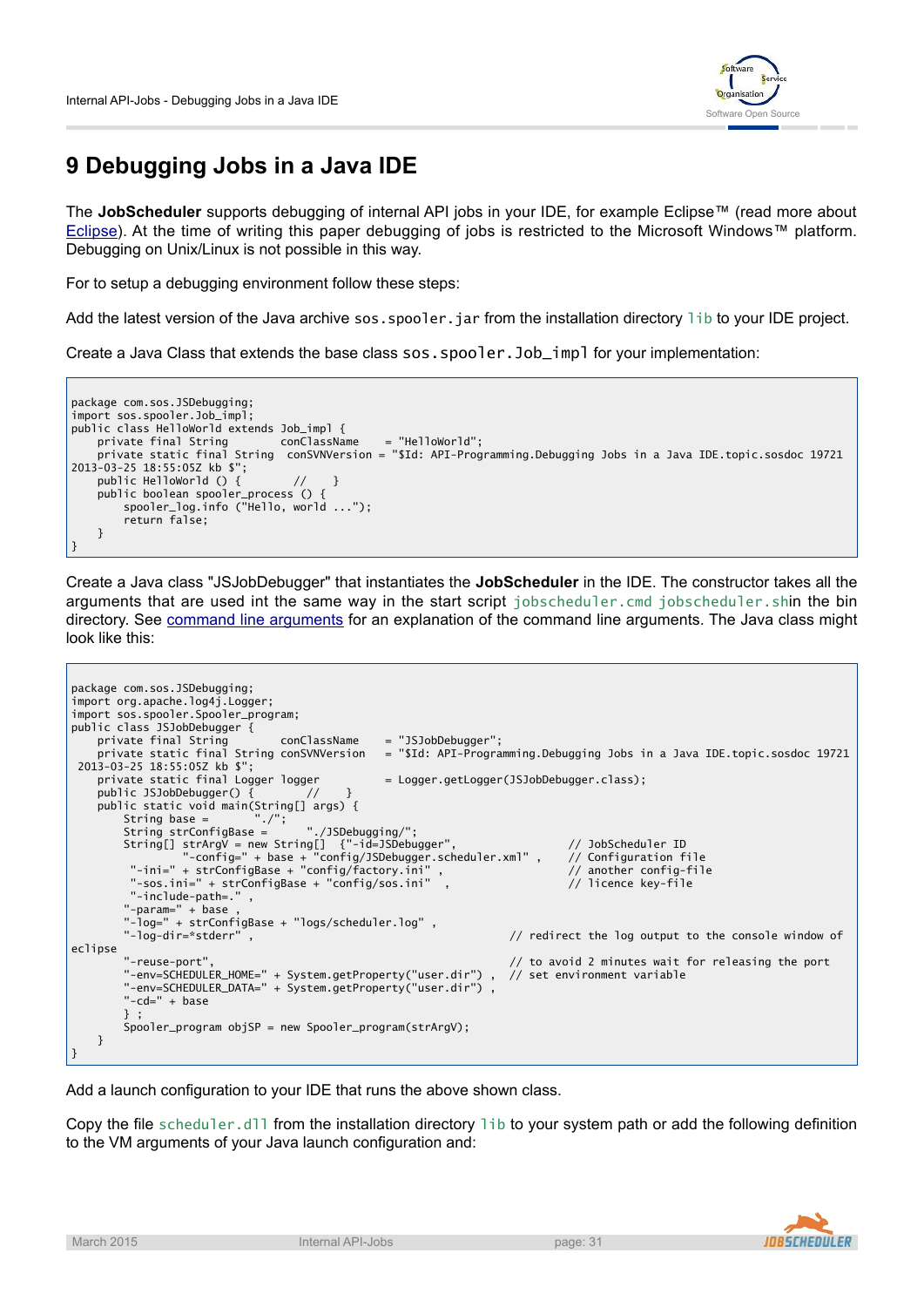

-Djava.library.path=c:/scheduler/lib/scheduler.dll

One must take into account that the **JobScheduler** load its configuration file (-config=xmlfile) and starts the jobs at the run time given in the job configuration file. To run or debug just one job it is recommended to create a separate **JobScheduler**-configuration file for debugging, for example:

```
<?xml version="1.0" encoding="iso-8859-1"?>
<spooler>
    <config mail_xslt_stylesheet="config/scheduler_mail.xsl" port="4210">
        <security ignore_unknown_hosts="yes">
            <allowed_host host="0.0.0.0" level="all"/>
        </security>
        <process_classes ignore="yes"/>
        <http_server>
            <http_directory url_path="/scheduler_home/" path="${SCHEDULER_HOME}"/>
            <http_directory url_path="/scheduler_data/" path="${SCHEDULER_DATA}"/>
        </http_server>
    </config>
</spooler>
```
One must include the <u>[<process\\_classes>](http://www.sos-berlin.com/doc/en/scheduler.doc/xml/process_classes.xml)</u> element with the attribute ignore="yes" /> in the scheduler.xml: to debug a job in an IDE this element prevent the **JobScheduler** from starting a separate process for each job. The job must run in the same process as with the **JobScheduler**-dll and in the IDE which must be achieved by setting the ignore="yes" attribute as shown below.

```
<process_classes ignore="yes"/>
```
The job definition below is the job which is the job to debug:

```

 <script language = "java"
         java_class = "com.example.job.HelloWorld"/>
 <run_time once = "yes"/>
</job>
```
The run time attribute once = "yes" starts the job immediately after starting the debugging-session in the IDE.

If the job comes to an end the **JobScheduler** is still running until you end the debug session in the IDE.

It is possible to use the **JOC** to restart the job and/or to end the **JobScheduler** session. To achive this you must start the **JOC** in a browser an type the server-name (localhost for example) and the port of the debugging **JobScheduler**.

The JSDebugging project is available for download at [JSDebugging-project.zip](http://www.sos-berlin.com/download/JSDebugging-project.zip).